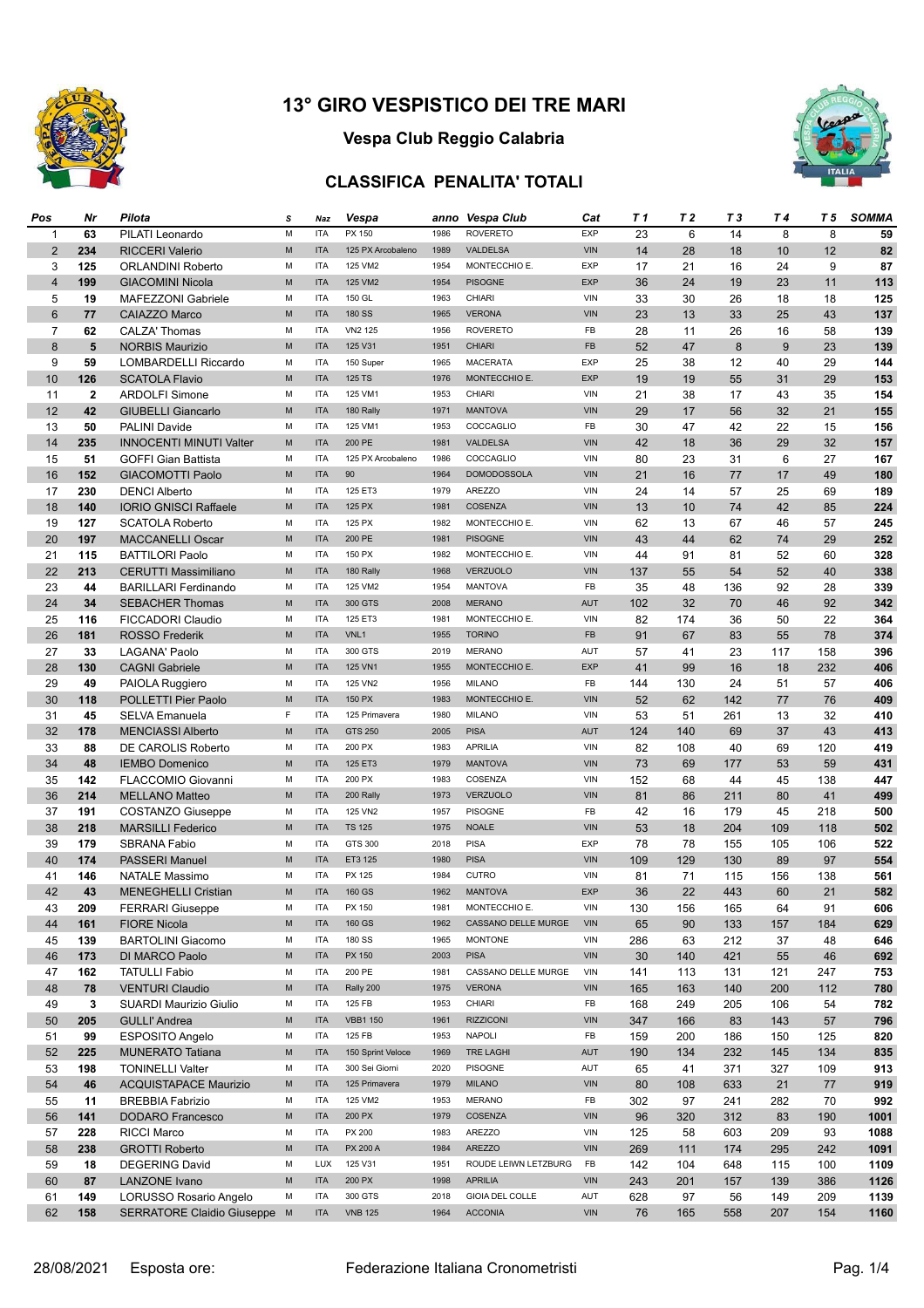

## **Vespa Club Reggio Calabria**

### **CLASSIFICA PENALITA' TOTALI**



| Pos        | Nr  | Pilota                                            | s                                                                                                               | Naz                      | Vespa             | anno         | Vespa Club                 | Cat        | T 1  | T 2  | T 3  | T 4 | T 5  | <b>SOMMA</b> |
|------------|-----|---------------------------------------------------|-----------------------------------------------------------------------------------------------------------------|--------------------------|-------------------|--------------|----------------------------|------------|------|------|------|-----|------|--------------|
| 63         | 150 | <b>BIONDA</b> Ivan                                | M                                                                                                               | <b>ITA</b>               | Sprint Veloce 150 | 1971         | <b>DOMODOSSOLA</b>         | VIN        | 118  | 171  | 287  | 538 | 69   | 1183         |
| 64         | 196 | <b>BENEDETTI Giuseppe</b>                         | ${\sf M}$                                                                                                       | <b>ITA</b>               | 300 Sei Giorni    | 2020         | <b>PISOGNE</b>             | AUT        | 162  | 150  | 600  | 217 | 73   | 1202         |
| 65         | 229 | <b>CARNESCIALI Marco</b>                          | М                                                                                                               | <b>ITA</b>               | PX 125            | 1983         | <b>AREZZO</b>              | VIN        | 252  | 175  | 314  | 270 | 193  | 1204         |
| 66         | 30  | <b>BUGIEL Andreas</b>                             | ${\sf M}$                                                                                                       | <b>AUT</b>               | 300 Sei Giorni    | 2019         | <b>MERANO</b>              | <b>AUT</b> | 315  | 228  | 234  | 207 | 271  | 1255         |
| 67         | 224 | <b>MARCONETTI Luca</b>                            | M                                                                                                               | <b>ITA</b>               | Rally 180         | 1969         | SANT'ELPIDIO A MARE        | <b>VIN</b> | 153  | 98   | 712  | 142 | 185  | 1290         |
| 68         | 212 | <b>BERTAZZOLO Alberto</b>                         | M                                                                                                               | <b>ITA</b>               | 200 PE            | 1982         | <b>AVIANO</b>              | <b>VIN</b> | 163  | 306  | 396  | 235 | 251  | 1351         |
| 69         | 32  | <b>FRITZ Barzal</b>                               | М                                                                                                               | <b>ITA</b>               | 300 GTS           | 2011         | <b>MERANO</b>              | AUT        | 333  | 169  | 242  | 238 | 370  | 1352         |
| 70         | 96  | <b>SANTALUCIA Giuseppe</b>                        | M                                                                                                               | <b>ITA</b>               | Faro Basso VN1    | 1955         | <b>ROCCAPIEMONTE</b>       | <b>FB</b>  | 177  | 120  | 46   | 84  | 940  | 1367         |
| 71         | 217 | <b>LUPARIA Ugo</b>                                | М                                                                                                               | <b>ITA</b>               | <b>180 SS</b>     | 1966         | VERZUOLO                   | <b>VIN</b> | 601  | 61   | 395  | 248 | 63   | 1368         |
| 72         | 144 | SORRENTINO Nicolo'                                | ${\sf M}$                                                                                                       | <b>ITA</b>               | PX 150            | 2011         | <b>COSENZA</b>             | <b>VIN</b> | 830  | 237  | 75   | 200 | 26   | 1368         |
| 73         | 23  | <b>INGENITO Paolo</b>                             | М                                                                                                               | <b>ITA</b>               | 125 VM2           | 1954         | <b>ROCCAPIEMONTE</b>       | FB         | 641  | 91   | 177  | 146 | 434  | 1489         |
| 74         | 28  | <b>HIRSH Thomas</b>                               | M                                                                                                               | <b>AUT</b>               | 300 GTS           | 2015         | <b>MERANO</b>              | <b>AUT</b> | 404  | 403  | 192  | 269 | 243  | 1511         |
| 75         | 204 | PAPASIDERO Andrea                                 | M                                                                                                               | <b>ITA</b>               | 150 Sprint        | 1966         | <b>RIZZICONI</b>           | VIN        | 407  | 371  | 513  | 80  | 154  | 1525         |
| 76         | 65  | <b>PILATI Matteo</b>                              | M                                                                                                               | <b>ITA</b>               | <b>VBB 150</b>    | 1962         | <b>ROVERETO</b>            | <b>EXP</b> | 26   | 1500 | 12   | 35  | 11   | 1584         |
| 77         | 208 |                                                   | M                                                                                                               | <b>ITA</b>               | GL 150            | 1963         | <b>RIZZICONI</b>           | VIN        | 384  |      | 460  | 294 | 273  | 1592         |
|            |     | FRANCO Angelo                                     |                                                                                                                 |                          | GT 125            |              | <b>ROVERETO</b>            | <b>VIN</b> |      | 181  |      |     |      |              |
| 78         | 64  | <b>LAZZARA Salvatore</b>                          | M                                                                                                               | <b>ITA</b>               |                   | 1968         |                            |            | 25   | 46   | 43   | 19  | 1500 | 1633         |
| 79         | 190 | PORCELLA Ruggiero                                 | M                                                                                                               | <b>ITA</b>               | 125 VM1           | 1953         | <b>PISOGNE</b>             | FB         | 62   | 42   | 48   | 50  | 1500 | 1702         |
| 80         | 6   | <b>MORETTI Roberto</b>                            | ${\sf M}$                                                                                                       | <b>ITA</b>               | 125 FB            | 1957         | <b>CHIARI</b>              | FB         | 359  | 997  | 236  | 26  | 107  | 1725         |
| 81         | 47  | <b>IEMBO Antonio</b>                              | M                                                                                                               | <b>ITA</b>               | <b>125 VNB6</b>   | 1960         | <b>MANTOVA</b>             | <b>VIN</b> | 84   | 65   | 1500 | 25  | 91   | 1765         |
| 82         | 35  | <b>NOTDURFTER Renato</b>                          | ${\sf M}$                                                                                                       | <b>ITA</b>               | 300 GTS           | 2019         | <b>MERANO</b>              | <b>AUT</b> | 293  | 589  | 423  | 293 | 173  | 1771         |
| 83         | 111 | <b>GUERRA Michele</b>                             | M                                                                                                               | <b>ITA</b>               | 50 SS             | 1976         | MORCIANO DI ROMAGNA        | VIN        | 89   | 77   | 1500 | 29  | 133  | 1828         |
| 84         | 31  | <b>ZILLI Marcus</b>                               | ${\sf M}$                                                                                                       | <b>AUT</b>               | 300 GTS           | 2013         | <b>MERANO</b>              | <b>AUT</b> | 208  | 404  | 604  | 358 | 300  | 1874         |
| 85         | 102 | NUOVO Francesco                                   | M                                                                                                               | <b>ITA</b>               | PX 200            | 1981         | <b>CRISPIANO</b>           | <b>VIN</b> | 162  | 33   | 1500 | 132 | 68   | 1895         |
| 86         | 128 | <b>VIRGILI Luca</b>                               | M                                                                                                               | <b>ITA</b>               | 200 PX            | 1983         | <b>MORCIANO DI ROMAGNA</b> | <b>VIN</b> | 131  | 67   | 1500 | 116 | 91   | 1905         |
| 87         | 137 | <b>RECCIA Giuseppe</b>                            | М                                                                                                               | <b>ITA</b>               | GS 160            | 1961         | <b>ASSISI</b>              | VIN        | 244  | 63   | 1500 | 67  | 32   | 1906         |
| 88         | 82  | <b>SALEMI Francesco</b>                           | ${\sf M}$                                                                                                       | <b>ITA</b>               | <b>TS 125</b>     | 1977         | <b>AGRIGENTO</b>           | <b>VIN</b> | 48   | 103  | 1500 | 128 | 151  | 1930         |
| 89         | 84  | PISANO Vincenzo                                   | M                                                                                                               | <b>ITA</b>               | <b>180 SS</b>     | 1965         | <b>AGRIGENTO</b>           | <b>VIN</b> | 212  | 57   | 1500 | 89  | 86   | 1944         |
| 90         | 132 | <b>MARCHIONNI Vittorio</b>                        | M                                                                                                               | <b>ITA</b>               | 150 GS            | 1961         | <b>BOLOGNA</b>             | <b>VIN</b> | 172  | 125  | 1500 | 86  | 109  | 1992         |
| 91         | 216 | <b>ARDEMAGNI Francesco</b>                        | М                                                                                                               | <b>ITA</b>               | 125 VN1           | 1956         | <b>AVIANO</b>              | FB         | 44   | 154  | 1500 | 195 | 102  | 1995         |
| 92         | 86  | <b>MALAVENDA Antonio</b>                          | M                                                                                                               | <b>ITA</b>               | 300               | 2016         | REGGIO CALABRIA            | <b>AUT</b> | 176  | 1500 | 93   | 50  | 177  | 1996         |
| 93         | 17  | <b>BETTINI Marco</b>                              | M                                                                                                               | <b>ITA</b>               | 125 VN1           | 1955         | <b>CESENA</b>              | FB         | 388  | 62   | 1500 | 18  | 38   | 2006         |
| 94         | 138 | <b>ALUNNO Stefano</b>                             | M                                                                                                               | <b>ITA</b>               | 200 Rally         | 1979         | <b>ASSISI</b>              | <b>VIN</b> | 88   | 178  | 1500 | 183 | 91   | 2040         |
| 95         | 147 | GIANNICO Giacomo                                  | M                                                                                                               | <b>ITA</b>               | 300 GTS           | 2018         | <b>GIOIA DEL COLLE</b>     | AUT        | 129  | 69   | 191  | 153 | 1500 | 2042         |
| 96         | 80  | LA MATTINA Giovanni                               | M                                                                                                               | <b>ITA</b>               | Sprint 150        | 1966         | <b>BAUCINA</b>             | <b>VIN</b> | 211  | 77   | 1500 | 154 | 114  | 2056         |
| 97         | 100 | <b>CARRIERI Paolo</b>                             | M                                                                                                               | <b>ITA</b>               | T <sub>5</sub>    | 1985         | <b>MARTINA FRANCA</b>      | <b>VIN</b> | 191  | 102  | 1500 | 71  | 219  | 2083         |
| 98         | 12  | <b>CERVENKA David</b>                             | ${\sf M}$                                                                                                       | <b>ITA</b>               | 125 V31           | 1951         | <b>MERANO</b>              | FB         | 134  | 119  | 1500 | 243 | 156  | 2152         |
| 99         | 24  | DE MARTINO Gerardo                                | М                                                                                                               | <b>ITA</b>               | <b>150 VBB</b>    | 1960         | <b>ROCCAPIEMONTE</b>       | <b>VIN</b> | 623  | 315  | 312  | 260 | 667  | 2177         |
| 100        | 164 | <b>TRENTADUE Vito Alessandro</b>                  | $\mathsf{M}% _{T}=\mathsf{M}_{T}\!\left( a,b\right) ,\ \mathsf{M}_{T}=\mathsf{M}_{T}\!\left( a,b\right) ,$      | <b>ITA</b>               | 125 TS            | 1975         | CASSANO DELLE MURGE        | <b>VIN</b> | 395  | 470  | 515  | 527 | 275  | 2182         |
| 101        | 101 | <b>TAGLIENTE Michele</b>                          | М                                                                                                               | <b>ITA</b>               | PX 125            | 1980         | <b>MARTINA FRANCA</b>      | VIN        | 227  | 122  | 1500 | 256 | 108  | 2213         |
| 102        | 119 | <b>PIERANGELI Maurizio</b>                        | ${\sf M}$                                                                                                       | <b>ITA</b>               | 200 PE            | 1982         | <b>MORCIANO DI ROMAGNA</b> | <b>VIN</b> | 93   | 149  | 1500 | 124 | 396  | 2262         |
| 103        | 129 | <b>MARANGONI Michele</b>                          | M                                                                                                               | <b>ITA</b>               | 150 GS            | 1960         | MORCIANO DI ROMAGNA        | <b>VIN</b> | 350  | 270  | 1500 | 77  | 71   | 2268         |
| 104        | 163 | <b>BEATO Michele</b>                              | M                                                                                                               | <b>ITA</b>               | <b>50 PK</b>      | 1983         | <b>CASSANO DELLE MURGE</b> | <b>VIN</b> | 494  | 627  | 500  | 413 | 252  | 2286         |
| 105        | 215 | <b>CEOLIN Giuseppe</b>                            | М                                                                                                               | ITA                      | 125 PX            | 1979         | AVIANO                     | VIN        | 136  | 244  | 1500 | 208 | 249  | 2337         |
| 106        | 151 | <b>ALBAN Angelo</b>                               | $\mathsf{M}% _{T}=\mathsf{M}_{T}\!\left( a,b\right) ,\ \mathsf{M}_{T}=\mathsf{M}_{T}\!\left( a,b\right) ,$      | <b>ITA</b>               | <b>TS 125</b>     | 1975         | <b>NOALE</b>               | <b>VIN</b> | 224  | 313  | 181  | 181 | 1500 | 2399         |
| 107        | 220 | ANGELETTI Gabriele                                | М                                                                                                               | <b>ITA</b>               | 150 VB1           | 1957         | SANT'ELPIDIO A MARE        | VIN        | 402  | 124  | 513  | 294 | 1067 | 2400         |
| 108        | 103 | <b>FRUNCILLO Michele</b>                          | M                                                                                                               | <b>ITA</b>               | VL1 150 (Struzzo) | 1955         | <b>AVELLINO</b>            | FB         | 446  | 1202 | 328  | 217 | 252  | 2445         |
| 109        | 9   | <b>LARCHER Ivo</b>                                | М                                                                                                               | <b>ITA</b>               | 125 VM2T          | 1954         | CHIARI                     | FB         | 181  | 268  | 1500 | 317 | 206  | 2472         |
| 110        | 52  | <b>WINTER Arndt</b>                               | M                                                                                                               | <b>GER</b>               | 150 GS            | 1957         | <b>ESSEN</b>               | VIN        | 45   | 132  | 1500 | 646 | 162  | 2485         |
| 111        | 81  | <b>MENDOLA Calogero</b>                           | М                                                                                                               | <b>ITA</b>               | P 200 E           | 1984         | <b>AGRIGENTO</b>           | VIN        | 137  | 202  | 1500 | 309 | 344  | 2492         |
| 112        | 154 | <b>FUSARO Sabino</b>                              | M                                                                                                               | <b>ITA</b>               | 200 PE            | 1982         | CORATO                     | VIN        | 281  | 100  | 448  | 202 |      | 2531         |
|            |     |                                                   | М                                                                                                               | <b>ITA</b>               | 160 GS            | 1962         | <b>FOGGIA</b>              | VIN        |      |      |      |     | 1500 |              |
| 113<br>114 | 106 | <b>ERCOLINO Michele</b><br>SCHAUBENSTEINER Johana | F                                                                                                               | AUT                      | 300 GTS           | 2015         | <b>MERANO</b>              | AUT        | 201  | 355  | 1500 | 189 | 321  | 2566         |
|            | 29  |                                                   |                                                                                                                 |                          | 200 PE            |              | CORATO                     |            | 610  | 407  | 657  | 303 | 593  | 2570         |
| 115        | 153 | PECORARO Francesco                                | М<br>$\mathsf{M}% _{T}=\mathsf{M}_{T}\!\left( a,b\right) ,\ \mathsf{M}_{T}=\mathsf{M}_{T}\!\left( a,b\right) ,$ | <b>ITA</b><br><b>ITA</b> | 200 PX            | 1981<br>1983 | PORDENONE                  | VIN<br>VIN | 141  | 106  | 784  | 101 | 1500 | 2632         |
| 116        | 193 | <b>CHIANESE Marco</b>                             |                                                                                                                 |                          |                   |              |                            |            | 334  | 389  | 1500 | 75  | 337  | 2635         |
| 117        | 37  | <b>HOLZL Anton</b>                                | М                                                                                                               | <b>AUT</b>               | 300 GTS           | 2013         | <b>MERANO</b>              | AUT        | 1316 | 245  | 718  | 179 | 177  | 2635         |
| 118        | 155 | <b>DEL VECCHIO Francesco</b>                      | $\mathsf{M}% _{T}=\mathsf{M}_{T}\!\left( a,b\right) ,\ \mathsf{M}_{T}=\mathsf{M}_{T}\!\left( a,b\right) ,$      | <b>ITA</b>               | 200 PE            | 1982         | CORATO                     | VIN        | 264  | 80   | 705  | 108 | 1500 | 2657         |
| 119        | 83  | PISANO Salvatore                                  | М                                                                                                               | <b>ITA</b>               | <b>VNB 125</b>    | 1963         | AGRIGENTO                  | VIN        | 542  | 246  | 1500 | 143 | 265  | 2696         |
| 120        | 13  | PROIETTI CHECCI Alan                              | $\mathsf{M}% _{T}=\mathsf{M}_{T}\!\left( a,b\right) ,\ \mathsf{M}_{T}=\mathsf{M}_{T}\!\left( a,b\right) ,$      | <b>ITA</b>               | V <sub>14</sub>   | 1950         | <b>MERANO</b>              | FB         | 598  | 65   | 1500 | 334 | 204  | 2701         |
| 121        | 112 | <b>SANGIORGI Francesco</b>                        | М                                                                                                               | <b>ITA</b>               | 150 PX            | 1981         | MORCIANO DI ROMAGNA        | VIN        | 485  | 138  | 1500 | 198 | 387  | 2708         |
| 122        | 92  | <b>ZANOTTI Federico</b>                           | M                                                                                                               | <b>ITA</b>               | PX 125            | 1982         | <b>SERMONETA</b>           | VIN        | 675  | 1500 | 174  | 249 | 119  | 2717         |
| 123        | 54  | <b>KOPP Marcus</b>                                | М                                                                                                               | GER                      | 150 GS            | 1958         | LORRACH                    | VIN        | 158  | 377  | 1500 | 455 | 233  | 2723         |
| 124        | 85  | NAVARRA Filippo                                   | $\mathsf{M}% _{T}=\mathsf{M}_{T}\!\left( a,b\right) ,\ \mathsf{M}_{T}=\mathsf{M}_{T}\!\left( a,b\right) ,$      | <b>ITA</b>               | <b>TS 125</b>     | 1977         | <b>AGRIGENTO</b>           | VIN        | 188  | 753  | 1500 | 126 | 161  | 2728         |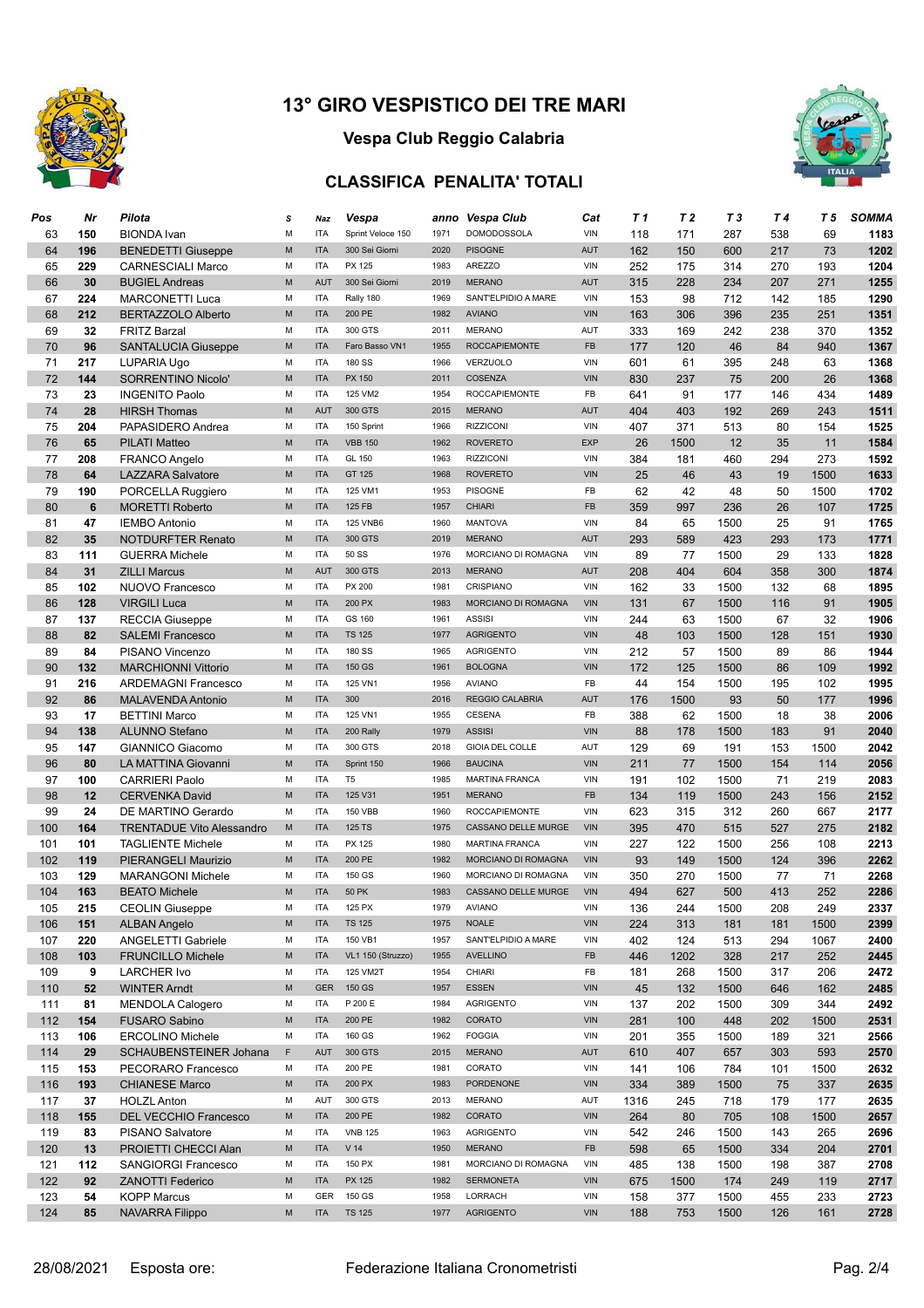

## **Vespa Club Reggio Calabria**

## **CLASSIFICA PENALITA' TOTALI**



| Pos | Nr  | Pilota                          | s | Naz        | Vespa              |              | anno Vespa Club        | Cat        | T 1  | T <sub>2</sub> | T 3  | T 4  | T 5  | <b>SOMMA</b> |
|-----|-----|---------------------------------|---|------------|--------------------|--------------|------------------------|------------|------|----------------|------|------|------|--------------|
| 125 | 194 | <b>TRUCCOLO Moreno</b>          | М | <b>ITA</b> | 200 Rally          | 1977         | PORDENONE              | VIN        | 241  | 267            | 1500 | 482  | 298  | 2788         |
| 126 | 14  | <b>PROIETTI CHECCI Ettore</b>   | M | <b>ITA</b> | V 13               | 1952         | <b>MERANO</b>          | FB         | 594  | 134            | 1500 | 277  | 409  | 2914         |
| 127 | 66  | DE DROOG Maria                  | F | <b>BEL</b> | Primavera 125      | 2015         | <b>BILZEN</b>          | AUT        | 487  | 397            | 1500 | 264  | 314  | 2962         |
| 128 | 148 | <b>MILILLO Antonia Silvana</b>  | M | <b>ITA</b> | 300 GTV            | 2011         | <b>GIOIA DEL COLLE</b> | <b>VIN</b> | 705  | 176            | 326  | 326  | 1500 | 3033         |
| 129 | 117 | <b>SACCANI Cesare</b>           | М | <b>ITA</b> | 200 PX             | 1978         | MONTECCHIO E.          | VIN        | 1266 | 72             | 1500 | 90   | 133  | 3061         |
| 130 | 121 | <b>BARTOLINI Lorenzo</b>        | M | <b>ITA</b> | 150 Sprint Veloce  | 1977         | MORCIANO DI ROMAGNA    | <b>VIN</b> | 1093 | 175            | 1500 | 158  | 145  | 3071         |
| 131 | 200 | PETRILLO Antonello              | М | <b>ITA</b> | 200 PX             | 1982         | <b>BENEVENTO</b>       | VIN        | 40   | 1500           | 1500 | 42   | 33   | 3115         |
| 132 | 26  | <b>PECCE Alfredo</b>            | M | <b>ITA</b> | GS 160             | 1962         | ROCCA DI PAPA          | <b>VIN</b> | 502  | 243            | 1350 | 671  | 399  | 3165         |
| 133 | 110 | <b>DI FELICE Vincenzo</b>       | M | <b>ITA</b> | <b>125 VNB6</b>    | 1965         | MORCIANO DI ROMAGNA    | VIN        | 1266 | 215            | 1500 | 41   | 145  | 3167         |
| 134 | 36  | DI STEFANO Gaetano              | M | <b>ITA</b> | Rally 200          | 1976         | MAZZARA DEL VALLO      | <b>VIN</b> | 800  | 547            | 1550 | 207  | 124  | 3228         |
|     |     |                                 | М | <b>ITA</b> | GTS 300            |              | SPOLETO                | AUT        |      |                |      |      |      | 3239         |
| 135 | 240 | VISSANI Giovanni                | M | <b>ITA</b> | 125 V31            | 2013<br>1951 | <b>MACERATA</b>        | FB         | 702  | 544            | 915  | 305  | 773  |              |
| 136 | 55  | <b>LOMBARDELLI Diego</b>        |   |            |                    |              |                        |            | 138  | 1500           | 1500 | 76   | 46   | 3260         |
| 137 | 195 | <b>BATTISTELLA Flavio</b>       | M | <b>ITA</b> | 300 GTS            | 2015         | PORDENONE              | AUT        | 350  | 266            | 1500 | 861  | 300  | 3277         |
| 138 | 74  | <b>CARBONI Riccardo</b>         | M | <b>ITA</b> | PX 150             | 1981         | <b>ROMA</b>            | <b>EXP</b> | 150  | 1500           | 1500 | 87   | 70   | 3307         |
| 139 | 192 | OLIVIERI Giovanni               | М | <b>ITA</b> | <b>125 VNA1</b>    | 1961         | <b>PISOGNE</b>         | VIN        | 169  | 80             | 1454 | 122  | 1500 | 3325         |
| 140 | 91  | <b>RANUCCI Andrea</b>           | M | <b>ITA</b> | Granturismo        | 2016         | <b>SERMONETA</b>       | <b>AUT</b> | 93   | 1500           | 114  | 167  | 1500 | 3374         |
| 141 | 113 | <b>PARISE Antonio</b>           | М | <b>ITA</b> | 125 PX             | 1983         | MORCIANO DI ROMAGNA    | <b>VIN</b> | 426  | 75             | 1500 | 468  | 937  | 3406         |
| 142 | 122 | <b>EVOLA Giuseppe Salvatore</b> | M | <b>ITA</b> | <b>125 GTR</b>     | 1969         | MORCIANO DI ROMAGNA    | VIN        | 535  | 396            | 1500 | 226  | 762  | 3419         |
| 143 | 39  | RANDAZZO Domenico               | М | <b>ITA</b> | 300 GTS            | 2019         | <b>MERANO</b>          | AUT        | 683  | 649            | 805  | 367  | 949  | 3453         |
| 144 | 41  | <b>MARI Enrico</b>              | M | <b>ITA</b> | 200 PE             | 1980         | <b>SALERNO</b>         | <b>VIN</b> | 91   | 196            | 1500 | 207  | 1500 | 3494         |
| 145 | 221 | DEL BELLO Amedeo                | М | <b>ITA</b> | 200 Rally          | 1972         | SANT'ELPIDIO A MARE    | VIN        | 1700 | 77             | 1500 | 83   | 176  | 3536         |
| 146 | 157 | <b>PUTAME Simone</b>            | M | <b>ITA</b> | 50 N               | 1966         | <b>ACCONIA</b>         | <b>VIN</b> | 92   | 1500           | 1500 | 111  | 353  | 3556         |
| 147 | 90  | SALADINO Alfredo                | M | <b>ITA</b> | PX 200             | 1984         | <b>SERMONETA</b>       | VIN        | 274  | 1500           | 1500 | 117  | 169  | 3560         |
| 148 | 93  | <b>BOTTONI Gianni</b>           | M | <b>ITA</b> | <b>PX 125</b>      | 1981         | <b>SERMONETA</b>       | <b>VIN</b> | 123  | 1500           | 1500 | 55   | 382  | 3560         |
| 149 | 27  | <b>JUNG Friedrich</b>           | M | AUT        | 300 GTS            | 2019         | <b>MERANO</b>          | AUT        | 910  | 831            | 717  | 351  | 787  | 3596         |
| 150 | 114 | <b>MARANGONI Guido</b>          | M | <b>ITA</b> | 200 PE             | 1983         | MORCIANO DI ROMAGNA    | <b>VIN</b> | 553  | 294            | 1500 | 298  | 978  | 3623         |
| 151 | 143 | <b>BELLINO Antonio</b>          | M | <b>ITA</b> | 200 PE             | 1980         | COSENZA                | VIN        | 1007 | 679            | 1075 | 284  | 588  | 3633         |
| 152 | 75  | <b>MURONI Francesco</b>         | M | <b>ITA</b> | PX 150             | 1981         | <b>ROMA</b>            | <b>VIN</b> | 177  | 1500           | 1500 | 29   | 441  | 3647         |
| 153 | 71  | <b>CARBONI Franco</b>           | М | <b>ITA</b> | GTS 300            | 2017         | <b>ROMA</b>            | AUT        | 381  | 1500           | 1500 | 93   | 177  | 3651         |
| 154 | 160 | DE LEO Alessandro               | M | <b>ITA</b> | <b>125 GTR</b>     | 1969         | <b>CITTANOVA</b>       | <b>VIN</b> | 257  | 1500           | 1500 | 255  | 140  | 3652         |
| 155 | 25  | <b>FARINELLI Massimiliano</b>   | М | <b>ITA</b> | Sprint Veloce      | 1976         | ROCCA DI PAPA          | VIN        | 343  | 158            | 1500 | 185  | 1500 | 3686         |
| 156 | 180 | <b>CAMEIRONE Luca</b>           | M | <b>ITA</b> | <b>VBB</b>         | 1961         | <b>TORINO</b>          | <b>VIN</b> | 168  | 1090           | 1500 | 137  | 869  | 3764         |
| 157 | 15  | <b>DECALLI Luigino</b>          | М | <b>ITA</b> | 125 V33            | 1953         | <b>MILANO</b>          | FB         | 1045 | 144            | 1500 | 161  | 917  | 3767         |
| 158 | 89  | <b>LACCHE' Betto</b>            | M | <b>ITA</b> | 125 Super          | 1966         | <b>SERMONETA</b>       | <b>VIN</b> | 163  | 1500           | 1500 | 205  | 414  | 3782         |
| 159 | 120 | DE GAETANO Vincenzo             | M | <b>ITA</b> | 200 PX             | 1981         | MORCIANO DI ROMAGNA    | VIN        | 154  | 235            | 1500 | 396  | 1500 | 3785         |
| 160 | 131 | <b>ACHILUZZI Matteo</b>         | M | <b>ITA</b> | 150 GS             | 1958         | <b>BOLOGNA</b>         | <b>VIN</b> | 289  | 259            | 1500 | 1500 | 267  | 3815         |
| 161 | 211 | <b>FAZIO Antonio</b>            | М | <b>ITA</b> | 150 PX             | 1980         | BARCELLONA P.G. (CH)   | VIN        | 1500 | 454            | 1500 | 103  | 280  | 3837         |
| 162 | 97  | <b>BRACCIO Raffaele</b>         | M | <b>ITA</b> | Sprint Veloce 150  | 1967         | <b>BOLOGNA</b>         | <b>VIN</b> | 360  | 368            | 1500 | 1500 | 111  | 3839         |
| 163 | 136 | PULEO Mario                     | M | <b>ITA</b> | Faro Basso         | 1951         | CATANIA                | FB         | 558  | 174            | 1500 | 123  | 1500 | 3855         |
| 164 | 186 | VISPO COLETTA Caterina          | F | <b>ITA</b> | 125 Sprint         | 2013         | <b>PUTIGNANO</b>       | <b>AUT</b> | 494  | 611            | 1500 | 866  | 424  | 3895         |
| 165 | 73  | <b>CARBONI Settimio</b>         | М | <b>ITA</b> | <b>GTV 250</b>     | 2016         | <b>ROMA</b>            | AUT        | 345  | 1500           | 1500 | 138  | 422  | 3905         |
| 166 | 159 | <b>COSTANTINO Marco</b>         | M | <b>ITA</b> | 50 Special         | 1982         | <b>ACCONIA</b>         | <b>VIN</b> | 93   | 1500           | 1500 | 670  | 233  | 3996         |
| 167 | 105 | CARICATO Francesco Paolo        | М | ITA        | 125 FB             | 1955         | <b>FOGGIA</b>          | FB         | 284  | 289            | 1500 | 439  | 1500 | 4012         |
| 168 | 56  | PALAZZINI Fabio                 | M | <b>ITA</b> | 125 VN1            | 1955         | <b>MACERATA</b>        | FB         | 484  | 1500           | 1500 | 231  | 302  | 4017         |
| 169 | 107 | <b>RUSSO Giuseppe</b>           | М | <b>ITA</b> | PX 200             | 1982         | MADDALONI              | VIN        | 1465 | 1148           | 770  | 341  | 347  | 4071         |
| 170 | 60  | <b>CESELLI Francesco</b>        | M | <b>ITA</b> | 125 Primavera      | 1977         | <b>MACERATA</b>        | <b>VIN</b> | 27   | 35             | 1030 | 1500 | 1500 | 4092         |
| 171 | 183 | <b>ALOISIO Pasquale</b>         | М | <b>ITA</b> | 150 PX             | 1981         | PUTIGNANO              | VIN        | 1138 | 466            | 1500 | 247  | 751  | 4102         |
| 172 | 231 | <b>CORSI Lorenzo</b>            | M | <b>ITA</b> | 200 PE             | 1980         | VALDELSA               | AUT        | 1500 | 184            | 841  | 833  | 776  | 4134         |
| 173 | 145 | RUBINACCI Guido                 | М | <b>ITA</b> | PE 200             | 1980         | COSENZA                | VIN        | 1270 | 464            | 433  | 507  | 1500 | 4174         |
| 174 | 69  | <b>CASTELEIJIN Luc</b>          | M | <b>BEL</b> | GTS 300 SS         | 2013         | <b>BILZEN</b>          | AUT        | 874  |                |      | 670  | 355  | 4207         |
| 175 | 108 | ROSSI Paolo                     | М | <b>ITA</b> | 125 V33            | 1952         | MORCIANO DI ROMAGNA    | FB         | 789  | 808            | 1500 |      |      | 4238         |
|     |     | <b>BIANCO Pietro</b>            | M | <b>ITA</b> | 200 PX             | 1980         | PUTIGNANO              | VIN        |      | 277            | 1500 | 172  | 1500 |              |
| 176 | 182 |                                 |   |            |                    |              |                        |            | 1500 | 169            | 1500 | 678  | 514  | 4361         |
| 177 | 16  | RAVAGLIA Giorgio                | М | <b>ITA</b> | 125 VM1            | 1953         | <b>CESENA</b>          | FB         | 1113 | 289            | 1500 | 535  | 973  | 4410         |
| 178 | 187 | <b>SPORTELLI Domenico</b>       | M | <b>ITA</b> | 150 PX             | 2012         | <b>PUTIGNANO</b>       | VIN        | 272  | 1024           | 1500 | 722  | 977  | 4495         |
| 179 | 22  | D'ANGELO Claudio                | М | <b>ITA</b> | VM <sub>2</sub> T  | 1954         | ROCCA DI PAPA          | FB         | 602  | 515            | 1500 | 415  | 1500 | 4532         |
| 180 | 135 | <b>GUGLIOTTA Giovanni</b>       | M | <b>ITA</b> | GS 160             | 1962         | CATANIA                | VIN        | 1200 | 248            | 1500 | 108  | 1500 | 4556         |
| 181 | 38  | <b>OBERRANSMAYR Klaus</b>       | М | AUT        | 300 GTS            | 2017         | <b>MERANO</b>          | AUT        | 803  | 476            | 326  | 1500 | 1500 | 4605         |
| 182 | 104 | <b>CICCORELLI Paolo Alberto</b> | M | <b>ITA</b> | <b>125 VNB3</b>    | 1962         | <b>FOGGIA</b>          | VIN        | 78   | 35             | 1500 | 1500 | 1500 | 4613         |
| 183 | 79  | <b>LAMBERTI Umberto</b>         | М | <b>ITA</b> | VN2 125            | 1956         | <b>VERONA</b>          | FB         | 34   | 87             | 1500 | 1500 | 1500 | 4621         |
| 184 | 222 | <b>ARRIGONI Giuliano</b>        | M | <b>ITA</b> | 125 TS             | 1976         | TRE LAGHI              | VIN        | 1500 | 275            | 1082 | 1597 | 193  | 4647         |
| 185 | 10  | <b>GESSLER Andreas</b>          | М | <b>GER</b> | Faro Basso         | 1954         | CHIARI                 | FB         | 396  | 1009           | 1500 | 295  | 1500 | 4700         |
| 186 | 177 | <b>MARANGI Antonio</b>          | M | <b>ITA</b> | 125 T <sub>5</sub> | 1985         | <b>TARANTO</b>         | VIN        | 79   | 1500           | 1500 | 141  | 1500 | 4720         |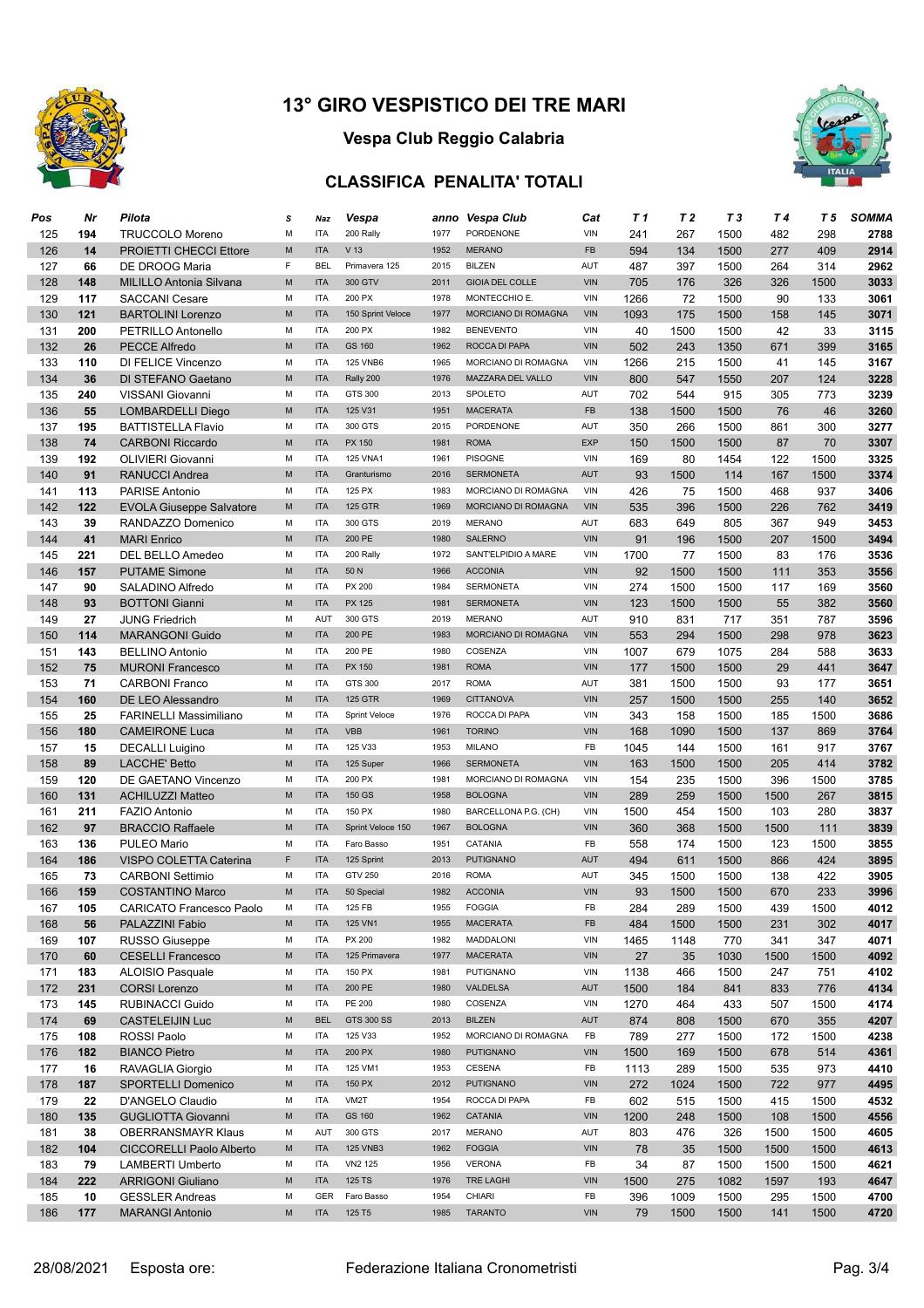

## **Vespa Club Reggio Calabria**

#### **CLASSIFICA PENALITA' TOTALI**



| Pos | Nr                      | Pilota                                           | s           | Naz                      | Vespa                   |      | anno Vespa Club           | Cat        | T 1  | T 2  | T 3  | T <sub>4</sub> | T 5  | <b>SOMMA</b> |
|-----|-------------------------|--------------------------------------------------|-------------|--------------------------|-------------------------|------|---------------------------|------------|------|------|------|----------------|------|--------------|
| 187 | 58                      | LOMBARDELLI Adalberto                            | М           | <b>ITA</b>               | 200 PE                  | 1979 | <b>MACERATA</b>           | VIN        | 222  | 1500 | 1500 | 71             | 1500 | 4793         |
| 188 | $\mathbf{1}$            | <b>BERGANS Bart</b>                              | M           | <b>BEL</b>               | VM2 125                 | 1954 | <b>ANTWERPEN</b>          | FB         | 70   | 233  | 1500 | 1500           | 1500 | 4803         |
| 189 | 156                     | <b>PUNGITORE Giovanni</b>                        | М           | <b>ITA</b>               | 125 Primavera           | 1981 | <b>ACCONIA</b>            | VIN        | 188  | 1500 | 1500 | 148            | 1500 | 4836         |
| 190 | 185                     | PERNIGOTTO Mattia                                | M           | <b>ITA</b>               | 125 ET3 Jeans           | 1976 | ARZIGNANO                 | <b>VIN</b> | 197  | 1500 | 1500 | 176            | 1500 | 4873         |
| 191 | 76                      | ZAMBALDO Mirko                                   | М           | <b>ITA</b>               | <b>VBI 150</b>          | 1957 | <b>VERONA</b>             | VIN        | 210  | 165  | 1500 | 1500           | 1500 | 4875         |
| 192 | 40                      | <b>MAFFONGELLI Pasquale</b>                      | M           | <b>ITA</b>               | <b>PX 125</b>           | 1997 | <b>SALERNO</b>            | <b>VIN</b> | 683  | 987  | 1500 | 404            | 1383 | 4957         |
| 193 | 20                      | <b>CASADEI Roberto</b>                           | М           | <b>ITA</b>               | <b>150 VBA</b>          | 1959 | <b>CESENA</b>             | VIN        | 445  | 1117 | 1500 | 948            | 948  | 4958         |
| 194 | 134                     | GIGLIO Carlo                                     | M           | <b>ITA</b>               | V33                     | 1952 | CATANIA                   | FB         | 420  | 76   | 1500 | 1500           | 1500 | 4996         |
| 195 | 210                     | <b>GERMANO' Francesco</b>                        | M           | <b>ITA</b>               | PX 150                  | 2011 | VILLA SAN GIOVANNI        | VIN        | 242  | 1500 | 1500 | 374            | 1500 | 5116         |
| 196 | 203                     | <b>SANTORO Giuseppe</b>                          | M           | <b>ITA</b>               | <b>PX 125</b>           | 1982 | <b>VILLA SAN GIOVANNI</b> | VIN        | 415  | 1500 | 1500 | 342            | 1500 | 5257         |
| 197 | 172                     | <b>STATILE Diego</b>                             | M           | <b>ITA</b>               | 150 PX                  | 1984 | <b>TARANTO</b>            | VIN        | 485  | 1500 | 1500 | 346            | 1500 | 5331         |
| 198 | 189                     | <b>OSTO Simone</b>                               | M           | <b>ITA</b>               | <b>180 SS</b>           | 1965 | <b>MIRANO</b>             | <b>VIN</b> | 1070 | 1500 | 1500 | 488            | 847  | 5405         |
| 199 | 124                     | <b>FERRARA Eliseo</b>                            | M           | <b>ITA</b>               | 200 PE                  | 1980 | MORCIANO DI ROMAGNA       | VIN        | 1500 | 448  | 1500 | 494            | 1500 | 5442         |
| 200 | 61                      | <b>GELMI Domenico</b>                            | M           | <b>ITA</b>               | P 200 E                 | 1982 | <b>MALONNO</b>            | <b>VIN</b> | 1500 | 1395 | 1500 | 366            | 716  | 5477         |
| 201 | 167                     | MEZZAPESA Mariagrazia                            | $\mathsf F$ | <b>ITA</b>               | 125 PX                  | 1981 | <b>TARANTO</b>            | VIN        | 750  | 1500 | 1500 | 338            | 1500 | 5588         |
| 202 | 70                      | <b>ZAMIGNAN Ezio</b>                             | M           | <b>ITA</b>               | 200 PE                  | 1982 | <b>BOLZANO</b>            | <b>VIN</b> | 1233 | 1444 | 1500 | 323            | 1107 | 5607         |
| 203 | 206                     | PRATTICO' Francesco                              | M           | <b>ITA</b>               | GT 125                  | 1968 | VILLA SAN GIOVANNI        | VIN        | 807  | 1500 | 1500 | 373            | 1500 | 5680         |
| 204 | 171                     | <b>FAGO Massimiliano</b>                         | M           | <b>ITA</b>               | 125 T <sub>5</sub>      | 1985 | <b>TARANTO</b>            | <b>VIN</b> | 1046 | 1500 | 1500 | 192            | 1500 | 5738         |
| 205 | 123                     | <b>IOTTI</b> Ivano                               | M           | <b>ITA</b>               | 200 PX                  | 1979 | MONTECCHIO E.             | VIN        | 1500 | 630  | 1500 | 1500           | 633  | 5763         |
| 206 | 175                     | <b>MASSIMO Boccuni</b>                           | M           | <b>ITA</b>               | 125 PX                  | 1977 | <b>TARANTO</b>            | <b>VIN</b> | 844  | 1500 | 1500 | 419            | 1500 | 5763         |
|     |                         |                                                  | М           | <b>ITA</b>               | 250 GTS                 | 2013 | <b>TARANTO</b>            | <b>AUT</b> |      |      |      |                |      |              |
| 207 | 170                     | D'ETTORRE Cosimo Damiano<br><b>SORACE Pietro</b> | M           | <b>ITA</b>               |                         | 1967 | <b>TARANTO</b>            | <b>VIN</b> | 800  | 1500 | 1500 | 506            | 1500 | 5806         |
| 208 | 176                     |                                                  | M           | <b>BEL</b>               | 150 Sprint<br>GTV 300   | 2011 | <b>BILZEN</b>             | AUT        | 1143 | 1500 | 1500 | 211            | 1500 | 5854         |
| 209 | 67                      | <b>VADERSTUYFT William</b>                       |             |                          |                         |      |                           |            | 969  | 468  | 1500 | 1418           | 1500 | 5855         |
| 210 | 201                     | <b>IMERTI Pasquale</b>                           | M           | <b>ITA</b><br><b>BEL</b> | <b>PX 200</b><br>PX 200 | 1984 | <b>VILLA SAN GIOVANNI</b> | <b>VIN</b> | 633  | 1500 | 1500 | 767            | 1500 | 5900         |
| 211 | 68                      | <b>BERND Conings</b>                             | М           |                          |                         | 1986 | <b>BILZEN</b>             | VIN        | 617  | 574  | 1750 | 1500           | 1500 | 5941         |
| 212 | 98                      | <b>LETTIERI Arturo</b>                           | M           | <b>ITA</b>               | 125 FB                  | 1954 | <b>ROCCAPIEMONTE</b>      | FB         | 800  | 1500 | 1253 | 1480           | 937  | 5970         |
| 213 | 21                      | <b>MORGANTI Alessandro</b>                       | М           | <b>ITA</b>               | VM <sub>1</sub> T       | 1955 | ROCCA DI PAPA             | FB         | 1500 | 549  | 1500 | 926            | 1500 | 5975         |
| 214 | 184                     | <b>MARCHETTO Massimo</b>                         | M           | <b>ITA</b>               | 150 GS                  | 1957 | ARZIGNANO                 | <b>VIN</b> | 1019 | 1500 | 1500 | 469            | 1500 | 5988         |
| 215 | 188                     | <b>BALDAN Michela</b>                            | $\mathsf F$ | <b>ITA</b>               | 180 SS                  | 1965 | <b>MIRANO</b>             | VIN        | 1148 | 1500 | 1500 | 936            | 949  | 6033         |
| 216 | 72                      | <b>BISTI Alessandro</b>                          | M           | <b>ITA</b>               | PX 125 T5               | 1985 | <b>ROMA</b>               | EXP        | 39   | 1500 | 1500 | 1500           | 1500 | 6039         |
| 217 | 166                     | <b>MICCOLI Gabriella</b>                         | F           | <b>ITA</b>               | PX 125                  | 1981 | <b>TARANTO</b>            | VIN        | 527  | 1500 | 1500 | 1020           | 1500 | 6047         |
| 218 | 57                      | <b>OTTAVIANI Fausto</b>                          | M           | <b>ITA</b>               | 150 GL                  | 1963 | <b>MACERATA</b>           | <b>VIN</b> | 55   | 1500 | 1500 | 1500           | 1500 | 6055         |
| 219 | 109                     | <b>AURELI Paolo</b>                              | M           | <b>ITA</b>               | 125 V31                 | 1951 | MORCIANO DI ROMAGNA       | FB         | 1432 | 656  | 1500 | 989            | 1500 | 6077         |
| 220 | $\overline{\mathbf{4}}$ | <b>MARIEN Ludo</b>                               | M           | <b>BEL</b>               | VM2 125                 | 1954 | <b>ANTWERPEN</b>          | <b>FB</b>  | 1500 | 233  | 1500 | 1500           | 1500 | 6233         |
| 221 | 202                     | <b>SCAPPATURA Salvatore</b>                      | M           | <b>ITA</b>               | P 200 E                 | 1978 | VILLA SAN GIOVANNI        | VIN        | 1069 | 1500 | 1500 | 727            | 1500 | 6296         |
| 222 | 168                     | <b>PAULON Manuela Denise</b>                     | F           | <b>ITA</b>               | 150 Sprint              | 1967 | <b>PORCIA</b>             | <b>VIN</b> | 1208 | 1500 | 1500 | 656            | 1500 | 6364         |
| 223 | 165                     | <b>PASTORE Carlo</b>                             | M           | <b>ITA</b>               | 150 PX                  | 1981 | <b>TARANTO</b>            | VIN        | 1500 | 1500 | 1500 | 486            | 1500 | 6486         |
| 224 | 226                     | <b>CURAGGI Moreno</b>                            | M           | <b>ITA</b>               | 200 Rally               | 1972 | <b>TRE LAGHI</b>          | <b>VIN</b> | 528  | 1500 | 1500 | 1500           | 1500 | 6528         |
| 225 | 239                     | <b>GUIDA Rocco</b>                               | M           | <b>ITA</b>               | 200 PX Arcobaleno       | 1980 | <b>TARANTO</b>            | VIN        | 504  | 1500 | 1500 | 1550           | 1500 | 6554         |
| 226 | 133                     | <b>MUSUMECI Gianluca</b>                         | M           | <b>ITA</b>               | Faro Basso              | 1951 | CATANIA                   | <b>FB</b>  | 652  | 1500 | 1500 | 1500           | 1500 | 6652         |
| 227 | 8                       | <b>MALONNI Sperandio</b>                         | M           | <b>ITA</b>               | 125 VM1                 | 1953 | <b>BOLLATE</b>            | FB         | 1500 | 787  | 1500 | 1500           | 1500 | 6787         |
| 228 | 169                     | PERRINO Silvano                                  | M           | <b>ITA</b>               | 160 GS                  | 1963 | <b>PORCIA</b>             | <b>VIN</b> | 876  | 1500 | 1500 | 1500           | 1500 | 6876         |
| 229 | 237                     | CAPELLETTI Tiziano                               | M           | ITA                      | 125 GT                  | 1968 | VARESE                    | VIN        | 953  | 1500 | 1500 | 1500           | 1500 | 6953         |
| 230 | 232                     | <b>VENTIMIGLIA Claudio</b>                       | M           | <b>ITA</b>               | PX 150                  | 1985 | VARESE                    | VIN        | 1414 | 1500 | 1500 | 1500           | 1500 | 7414         |
| 231 | 233                     | CIRIGLIANO Domenico                              | М           | <b>ITA</b>               | 125 T5                  | 1985 | VARESE                    | VIN        | 1415 | 1500 | 1500 | 1500           | 1500 | 7415         |
| 232 | 94                      | DE SANTIS Luca                                   | M           | <b>ITA</b>               | PX 150                  | 1982 | CARSOLI                   | VIN        | 1500 | 1500 | 1500 | 1500           | 1500 | 7500         |
| 233 | 95                      | DE SANTIS Fulvio                                 | М           | <b>ITA</b>               | PX 200 A                | 1986 | CARSOLI                   | VIN        | 1500 | 1500 | 1500 | 1500           | 1500 | 7500         |
| 234 | 223                     | <b>RECUPER Edoardo</b>                           | M           | <b>ITA</b>               | 150 PX                  | 1980 | <b>FURNARI</b>            | <b>FB</b>  | 1500 | 1500 | 1500 | 1500           | 1500 | 7500         |
| 235 | 236                     | RIZZI Mariano                                    | М           | <b>ITA</b>               | 150 GS                  | 1961 | VARESE                    | VIN        | 1500 | 1500 | 1500 | 1500           | 1500 | 7500         |
| 236 | $\overline{7}$          | <b>CRIVARO Franco</b>                            | М           | <b>ITA</b>               | V30                     | 1951 | <b>BOLLATE</b>            | FB         | 1550 | 1475 | 1500 | 1500           | 1500 | 7525         |

Il Direttore di Gara di Gara Direttore Servizio Cronometraggio Rosaci Andrea Treta Thomas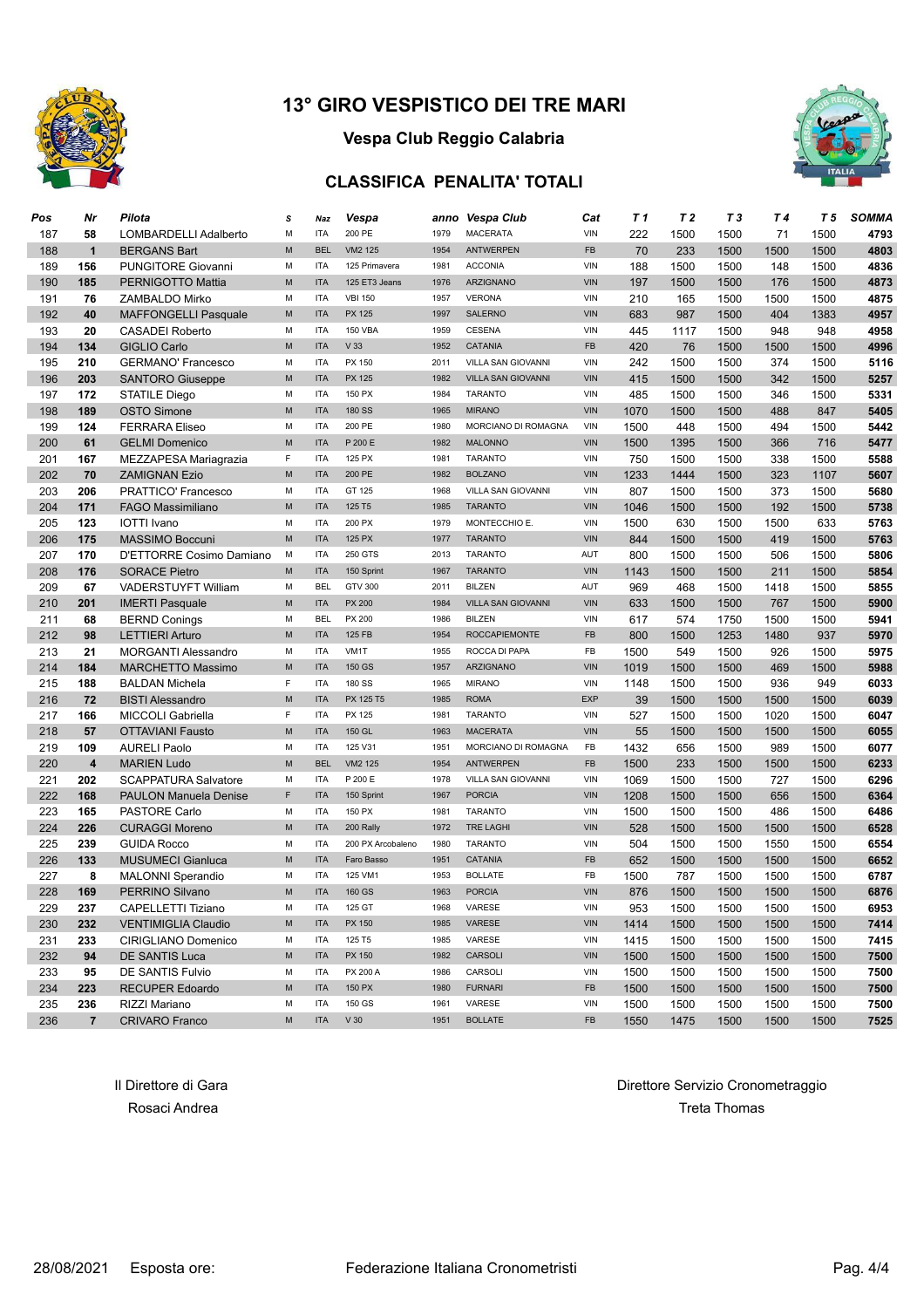

#### **Vespa Club Reggio Calabria**

#### **CLASSIFICA ASSOLUTA**



| Pos | Nr  | <b>Pilota</b>                | S  | Naz        | Vespa               | anno | Vespa Club         | Cat        | T <sub>1</sub> | T <sub>2</sub> | T <sub>3</sub> | T 4            | T <sub>5</sub> | <b>SOMMA</b> |
|-----|-----|------------------------------|----|------------|---------------------|------|--------------------|------------|----------------|----------------|----------------|----------------|----------------|--------------|
|     | 63  | PILATI Leonardo              | М  | <b>ITA</b> | PX 150              | 1986 | <b>ROVERETO</b>    | <b>EXP</b> | 8              | 25             | 13             | 20             | 25             | 91           |
| 2   | 234 | <b>RICCERI Valerio</b>       | M  | <b>ITA</b> | 125 PX Arcobaleno   | 1989 | <b>VALDELSA</b>    | <b>VIN</b> | 20             |                | 8              | 13             | 11             | 52           |
| 3   | 125 | <b>ORLANDINI Roberto</b>     | M  | <b>ITA</b> | 125 VM2             | 1954 | MONTECCHIO E.      | <b>EXP</b> | 16             | 3              | 10             | 1              | 20             | 50           |
| 4   | 5   | <b>NORBIS Maurizio</b>       | M  | <b>ITA</b> | 125 V31             | 1951 | <b>CHIARI</b>      | <b>FB</b>  |                |                | 25             | 16             | 5              | 46           |
| 5   | 140 | <b>IORIO GNISCI Raffaele</b> | М  | <b>ITA</b> | 125 PX              | 1981 | COSENZA            | <b>VIN</b> | 25             | 20             |                |                |                | 45           |
| 6   | 65  | <b>PILATI Matteo</b>         | M  | <b>ITA</b> | <b>VBB 150</b>      | 1962 | <b>ROVERETO</b>    | <b>EXP</b> | $\overline{4}$ |                | 20             |                | 13             | 37           |
| 8   | 62  | <b>CALZA' Thomas</b>         | M  | <b>ITA</b> | VN <sub>2</sub> 125 | 1956 | <b>ROVERETO</b>    | <b>FB</b>  | $\overline{2}$ | 16             | 3              | 10             |                | 31           |
| 7   | 51  | <b>GOFFI Gian Battista</b>   | M  | <b>ITA</b> | 125 PX Arcobaleno   | 1986 | COCCAGLIO          | <b>VIN</b> |                | $\mathbf{1}$   | 2              | 25             | 3              | 31           |
| 9   | 152 | <b>GIACOMOTTI Paolo</b>      | M  | <b>ITA</b> | 90                  | 1964 | <b>DOMODOSSOLA</b> | <b>VIN</b> | 10             | 8              |                | 9              |                | 27           |
| 10  | 199 | <b>GIACOMINI Nicola</b>      | M  | <b>ITA</b> | 125 VM2             | 1954 | <b>PISOGNE</b>     | <b>EXP</b> |                |                | $\overline{7}$ | 2              | 16             | 25           |
| 11  | 77  | CAIAZZO Marco                | M  | <b>ITA</b> | 180 SS              | 1965 | <b>VERONA</b>      | <b>VIN</b> | 9              | 13             | $\mathbf{1}$   |                |                | 23           |
| 12  | 59  | LOMBARDELLI Riccardo         | M  | <b>ITA</b> | 150 Super           | 1965 | <b>MACERATA</b>    | <b>EXP</b> | 5              |                | 16             |                |                | 21           |
| 13  | 2   | <b>ARDOLFI Simone</b>        | M  | ITA        | 125 VM1             | 1953 | <b>CHIARI</b>      | <b>VIN</b> | 11             |                | 9              |                |                | 20           |
| 14  | 19  | <b>MAFEZZONI Gabriele</b>    | M  | <b>ITA</b> | 150 GL              | 1963 | <b>CHIARI</b>      | <b>VIN</b> |                |                | $\overline{4}$ | $\overline{7}$ | 9              | 20           |
| 15  | 130 | <b>CAGNI Gabriele</b>        | M  | <b>ITA</b> | 125 VN1             | 1955 | MONTECCHIO E.      | <b>EXP</b> |                |                | 11             | 8              |                | 19           |
| 17  | 230 | <b>DENCI Alberto</b>         | M  | <b>ITA</b> | 125 ET3             | 1979 | <b>AREZZO</b>      | <b>VIN</b> | $\overline{7}$ | 10             |                |                |                | 17           |
| 16  | 126 | <b>SCATOLA Flavio</b>        | M  | ITA        | 125 TS              | 1976 | MONTECCHIO E.      | <b>EXP</b> | 13             | 4              |                |                |                | 17           |
| 18  | 42  | <b>GIUBELLI Giancarlo</b>    | M  |            | ITA 180 Rally       | 1971 | <b>MANTOVA</b>     | <b>VIN</b> | $\mathbf{1}$   | $\overline{7}$ |                |                | 8              | 16           |
| 19  | 50  | <b>PALINI Davide</b>         | M  | ITA        | 125 VM1             | 1953 | COCCAGLIO          | <b>FB</b>  |                |                |                | 3              | 10             | 13           |
| 20  | 45  | <b>SELVA Emanuela</b>        | F. | <b>ITA</b> | 125 Primavera       | 1980 | <b>MILANO</b>      | <b>VIN</b> |                |                |                | 11             |                | 11           |
| 22  | 64  | <b>LAZZARA Salvatore</b>     | M  | ITA        | GT 125              | 1968 | <b>ROVERETO</b>    | <b>VIN</b> | 6              |                |                | 5              |                | 11           |
| 20  | 127 | <b>SCATOLA Roberto</b>       | M  | <b>ITA</b> | 125 PX              | 1982 | MONTECCHIO E.      | <b>VIN</b> |                | 11             |                |                |                | 11           |
| 24  | 43  | <b>MENEGHELLI Cristian</b>   | М  | ITA        | 160 GS              | 1962 | <b>MANTOVA</b>     | <b>EXP</b> |                | $\overline{2}$ |                |                | $\overline{7}$ | 9            |
| 23  | 191 | <b>COSTANZO Giuseppe</b>     | M  | <b>ITA</b> | 125 VN2             | 1957 | <b>PISOGNE</b>     | <b>FB</b>  |                | 9              |                |                |                | 9            |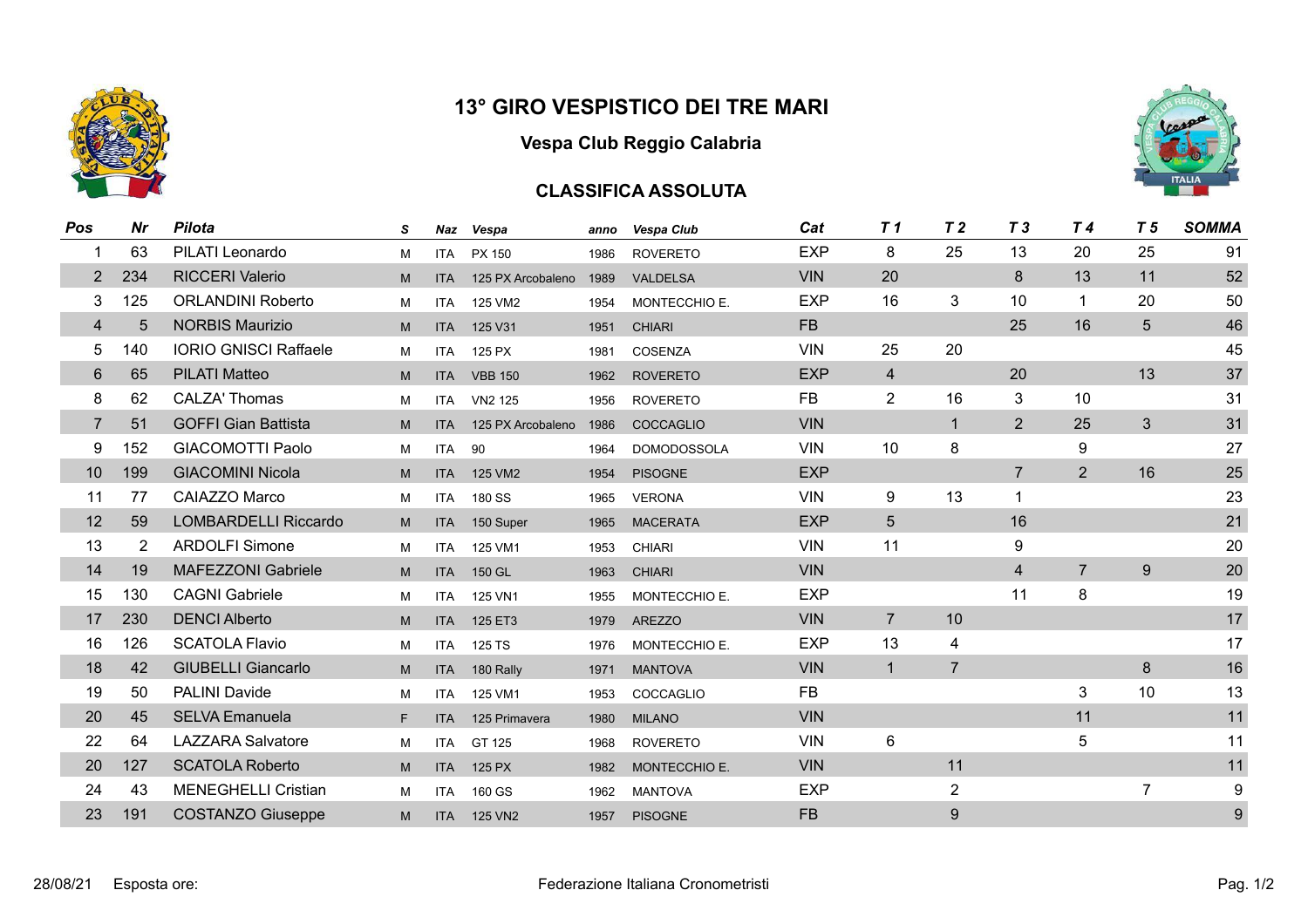

#### **Vespa Club Reggio Calabria**

#### **CLASSIFICA ASSOLUTA**



| <b>Pos</b> | Nr  | <b>Pilota</b>                  | S. | Naz        | Vespa         |      | anno Vespa Club | Cat        | T 1 | T <sub>2</sub> | T <sub>3</sub> | T 4 | T 5 | <b>SOMMA</b>   |
|------------|-----|--------------------------------|----|------------|---------------|------|-----------------|------------|-----|----------------|----------------|-----|-----|----------------|
| 25         | 17  | <b>BETTINI Marco</b>           | м  | <b>ITA</b> | 125 VN1       | 1955 | CESENA          | FB         |     |                |                | 6   |     | 6              |
| 25         | 33  | <b>LAGANA' Paolo</b>           | M  | <b>ITA</b> | 300 GTS       | 2019 | <b>MERANO</b>   | <b>AUT</b> |     |                | 6              |     |     | 6              |
| 25         | 116 | <b>FICCADORI Claudio</b>       | M  | <b>ITA</b> | 125 ET3       | 1981 | MONTECCHIO E.   | <b>VIN</b> |     |                |                |     | 6   | 6              |
| 25         | 218 | <b>MARSILLI Federico</b>       | M  | <b>ITA</b> | <b>TS 125</b> | 1975 | <b>NOALE</b>    | <b>VIN</b> |     | 6              |                |     |     | 6              |
| 29         | 49  | PAIOLA Ruggiero                | м  | <b>ITA</b> | 125 VN2       | 1956 | MILANO          | FB         |     |                | 5              |     |     | 5              |
| 29         | 235 | <b>INNOCENTI MINUTI Valter</b> | M  | <b>ITA</b> | 200 PE        | 1981 | <b>VALDELSA</b> | <b>VIN</b> |     | 5              |                |     |     | 5              |
| 31         | 46  | <b>ACQUISTAPACE Maurizio</b>   | M  | <b>ITA</b> | 125 Primavera | 1979 | MILANO          | <b>VIN</b> |     |                |                | 4   |     | 4              |
| 31         | 144 | <b>SORRENTINO Nicolo'</b>      | M  | <b>ITA</b> | PX 150        | 2011 | COSENZA         | <b>VIN</b> |     |                |                |     | 4   | $\overline{4}$ |
| 33         | 60  | <b>CESELLI Francesco</b>       | M  | <b>ITA</b> | 125 Primavera | 1977 | <b>MACERATA</b> | VIN        | 3   |                |                |     |     | 3              |
| 34         | 44  | <b>BARILLARI Ferdinando</b>    | M  | <b>ITA</b> | 125 VM2       | 1954 | <b>MANTOVA</b>  | FB.        |     |                |                |     | 2   | 2              |
| 35         | 197 | <b>MACCANELLI Oscar</b>        | м  | <b>ITA</b> | 200 PE        | 1981 | <b>PISOGNE</b>  | <b>VIN</b> |     |                |                |     |     |                |

Il Direttore di Gara di Gara Direttore di Gara Direttore Servizio Cronometraggio Rosaci Andrea Treta Thomas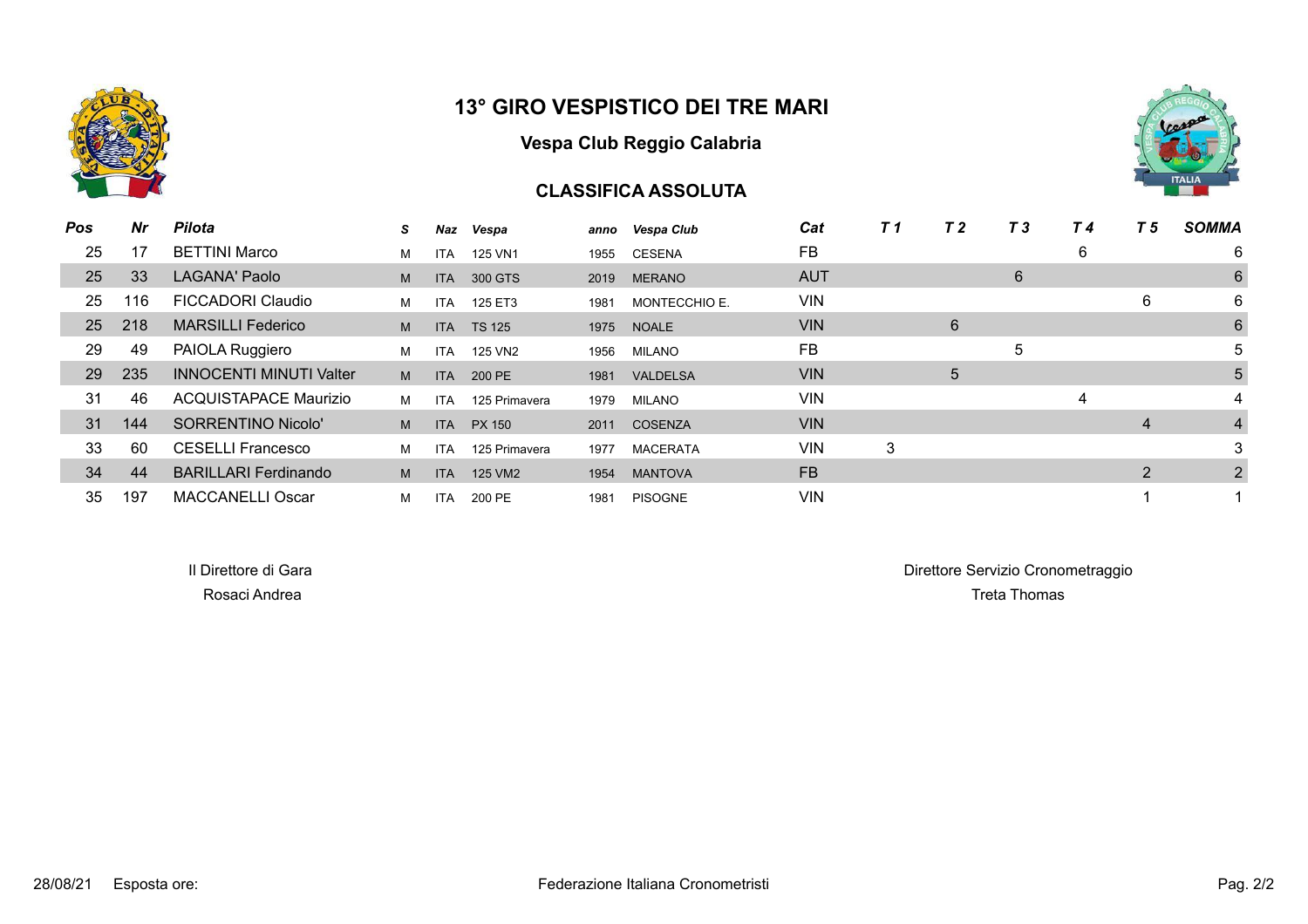

# **Vespa Club Reggio Calabria**

## **CLASSIFICA FARO BASSO**

| Pos            | Nr  | <b>Pilota</b>                 | S | Naz        | Vespa             | anno | Vespa Club           | Cat       | T <sub>1</sub>   | T <sub>2</sub>          | T <sub>3</sub> | T <sub>4</sub> | T <sub>5</sub> | <b>SOMMA</b>   |
|----------------|-----|-------------------------------|---|------------|-------------------|------|----------------------|-----------|------------------|-------------------------|----------------|----------------|----------------|----------------|
| 1              | 62  | <b>CALZA' Thomas</b>          | M | <b>ITA</b> | VN2 125           | 1956 | <b>ROVERETO</b>      | <b>FB</b> | 25               | 25                      | 16             | 20             | 8              | 94             |
| $\overline{2}$ | 5   | <b>NORBIS Maurizio</b>        | M | <b>ITA</b> | 125 V31           | 1951 | <b>CHIARI</b>        | <b>FB</b> | $\boldsymbol{9}$ | 13                      | 25             | 25             | 20             | 92             |
| 3              | 50  | <b>PALINI Davide</b>          | M | <b>ITA</b> | 125 VM1           | 1953 | COCCAGLIO            | <b>FB</b> | 20               | 11                      | 13             | 13             | 25             | 82             |
| 4              | 44  | <b>BARILLARI Ferdinando</b>   | M | <b>ITA</b> | 125 VM2           | 1954 | <b>MANTOVA</b>       | <b>FB</b> | 13               | 10                      | 8              | $\overline{4}$ | 16             | 51             |
| 5              | 191 | <b>COSTANZO Giuseppe</b>      | M | <b>ITA</b> | 125 VN2           | 1957 | <b>PISOGNE</b>       | <b>FB</b> | 11               | 20                      | 6              | 10             |                | 47             |
| 6              | 190 | PORCELLA Ruggiero             | M | <b>ITA</b> | 125 VM1           | 1953 | <b>PISOGNE</b>       | <b>FB</b> | 8                | 16                      | 10             | 9              |                | 43             |
| 7              | 49  | PAIOLA Ruggiero               | M | <b>ITA</b> | 125 VN2           | 1956 | <b>MILANO</b>        | <b>FB</b> | $\overline{2}$   |                         | 20             | 8              | 9              | 39             |
| 8              | 17  | <b>BETTINI Marco</b>          | M | <b>ITA</b> | 125 VN1           | 1955 | <b>CESENA</b>        | <b>FB</b> |                  | 9                       |                | 16             | 13             | 38             |
| 9              | 181 | <b>ROSSO Frederik</b>         | M | <b>ITA</b> | VNL <sub>1</sub>  | 1955 | <b>TORINO</b>        | <b>FB</b> | 6                | $\overline{7}$          | 9              | $\overline{7}$ | $6\phantom{1}$ | 35             |
| 10             | 79  | <b>LAMBERTI Umberto</b>       | M | <b>ITA</b> | <b>VN2 125</b>    | 1956 | <b>VERONA</b>        | <b>FB</b> | 16               | 5                       |                |                |                | 21             |
| 11             | 55  | <b>LOMBARDELLI Diego</b>      | M | <b>ITA</b> | 125 V31           | 1951 | <b>MACERATA</b>      | <b>FB</b> | 4                |                         |                | 6              | 11             | 21             |
| 12             | 6   | <b>MORETTI Roberto</b>        | M | <b>ITA</b> | 125 FB            | 1957 | <b>CHIARI</b>        | <b>FB</b> |                  |                         | 3              | 11             | 3              | 17             |
| 13             | 3   | <b>SUARDI Maurizio Giulio</b> | M | <b>ITA</b> | 125 FB            | 1953 | <b>CHIARI</b>        | <b>FB</b> |                  |                         | 4              | 3              | 10             | 17             |
| 14             | 96  | <b>SANTALUCIA Giuseppe</b>    | M | <b>ITA</b> | Faro Basso VN1    | 1955 | <b>ROCCAPIEMONTE</b> | <b>FB</b> |                  |                         | 11             | $5\phantom{.}$ |                | 16             |
| 15             | 216 | <b>ARDEMAGNI Francesco</b>    | M | <b>ITA</b> | 125 VN1           | 1956 | <b>AVIANO</b>        | <b>FB</b> | 10               |                         |                |                | 4              | 14             |
| 16             | 11  | <b>BREBBIA Fabrizio</b>       | M | <b>ITA</b> | 125 VM2           | 1953 | <b>MERANO</b>        | <b>FB</b> |                  | 3                       | $\overline{2}$ |                | $\overline{7}$ | 12             |
| 17             | 18  | <b>DEGERING David</b>         | M | <b>LUX</b> | 125 V31           | 1951 | ROUDE LEIWN LETZBURG | <b>FB</b> | 3                | $\overline{2}$          |                | $\overline{2}$ | 5              | 12             |
| 18             | 23  | <b>INGENITO Paolo</b>         | M | <b>ITA</b> | 125 VM2           | 1954 | <b>ROCCAPIEMONTE</b> | <b>FB</b> |                  | $\overline{\mathbf{4}}$ | $\overline{7}$ |                |                | 11             |
| 19             | 13  | PROIETTI CHECCI Alan          | M | <b>ITA</b> | V <sub>14</sub>   | 1950 | <b>MERANO</b>        | <b>FB</b> |                  | 8                       |                |                |                | 8              |
| 20             | 99  | <b>ESPOSITO Angelo</b>        | M | <b>ITA</b> | 125 FB            | 1953 | <b>NAPOLI</b>        | <b>FB</b> | $\mathbf{1}$     |                         | 5              |                | 2              | 8              |
| 21             | 1   | <b>BERGANS Bart</b>           | M | BEL.       | VM2 125           | 1954 | <b>ANTWERPEN</b>     | <b>FB</b> | $\overline{7}$   |                         |                |                |                | $\overline{7}$ |
| 22             | 12  | <b>CERVENKA David</b>         | M | <b>ITA</b> | 125 V31           | 1951 | <b>MERANO</b>        | <b>FB</b> | 5                | $\mathbf{1}$            |                |                | $\mathbf 1$    | $\overline{7}$ |
| 23             | 134 | <b>GIGLIO Carlo</b>           | м | <b>ITA</b> | V <sub>33</sub>   | 1952 | <b>CATANIA</b>       | <b>FB</b> |                  | 6                       |                |                |                |                |
| 24             | 103 | <b>FRUNCILLO Michele</b>      | M | <b>ITA</b> | VL1 150 (Struzzo) | 1955 | <b>AVELLINO</b>      | <b>FB</b> |                  |                         |                |                |                |                |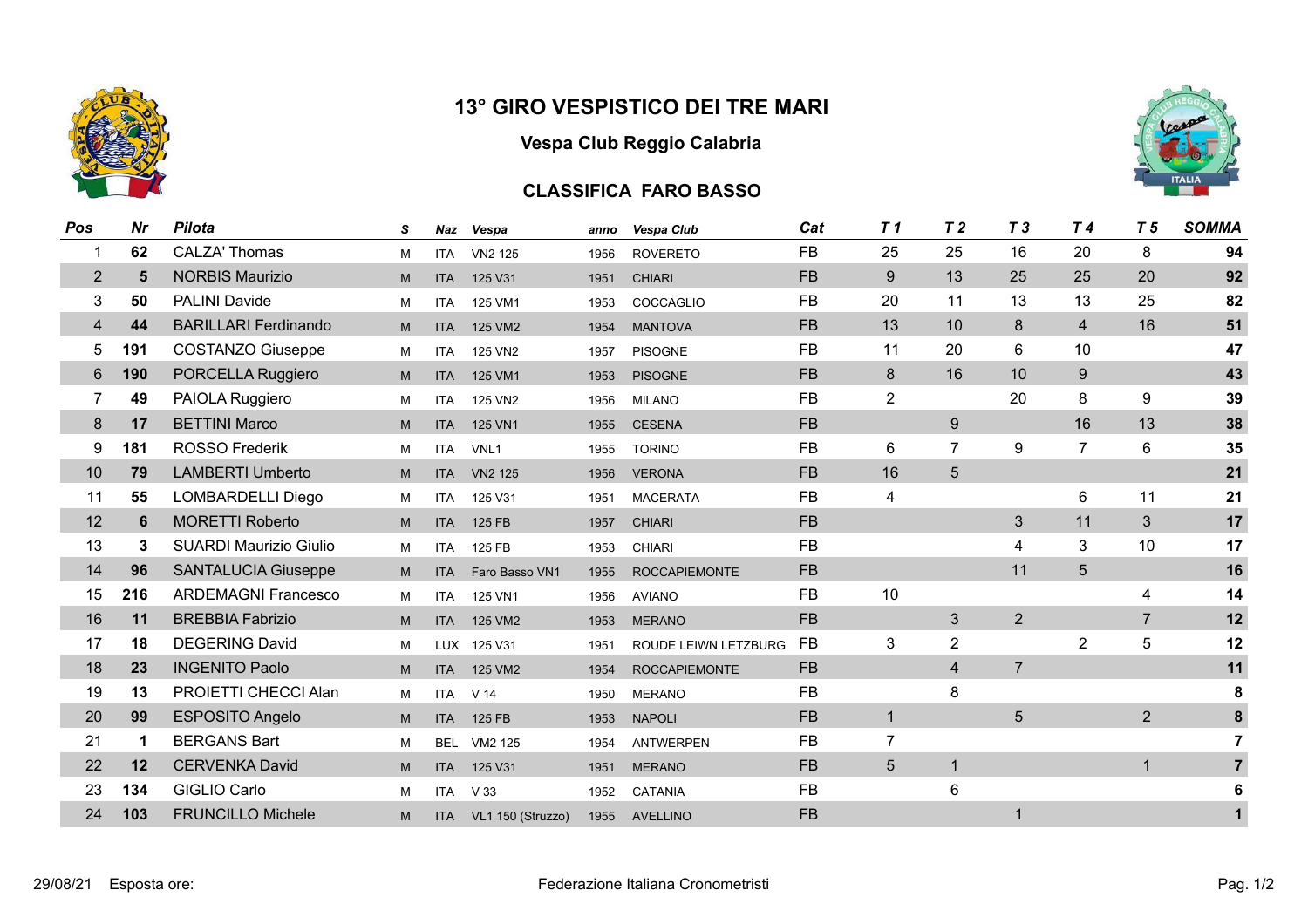

**Vespa Club Reggio Calabria**

## **CLASSIFICA VINTAGE**



| Pos             | Nr           | <b>Pilota</b>                  | s | Naz        | Vespa             | anno | <b>Vespa Club</b>  | Cat        | T <sub>1</sub> | T <sub>2</sub> | T <sub>3</sub> | T4             | T 5            | <b>SOMMA</b>   |
|-----------------|--------------|--------------------------------|---|------------|-------------------|------|--------------------|------------|----------------|----------------|----------------|----------------|----------------|----------------|
|                 | 234          | <b>RICCERI Valerio</b>         | M | <b>ITA</b> | 125 PX Arcobaleno | 1989 | VALDELSA           | <b>VIN</b> | 20             | 6              | 20             | 20             | 25             | 91             |
| 2               | 19           | <b>MAFEZZONI Gabriele</b>      | M | <b>ITA</b> | 150 GL            | 1963 | <b>CHIARI</b>      | <b>VIN</b> | 5              | 5              | 16             | 11             | 20             | 57             |
| 3               | 51           | <b>GOFFI Gian Battista</b>     | M | <b>ITA</b> | 125 PX Arcobaleno | 1986 | COCCAGLIO          | <b>VIN</b> |                | $\overline{7}$ | 13             | 25             | 10             | 55             |
| 4               | 140          | <b>IORIO GNISCI Raffaele</b>   | M | <b>ITA</b> | 125 PX            | 1981 | <b>COSENZA</b>     | <b>VIN</b> | 25             | 25             |                |                |                | 50             |
| 5               | 77           | CAIAZZO Marco                  | M | <b>ITA</b> | 180 SS            | 1965 | <b>VERONA</b>      | <b>VIN</b> | 11             | 20             | 11             | 6              | 1              | 49             |
| $6\phantom{1}6$ | $\mathbf{2}$ | <b>ARDOLFI Simone</b>          | M | <b>ITA</b> | 125 VM1           | 1953 | <b>CHIARI</b>      | <b>VIN</b> | 16             | $\mathbf{1}$   | 25             |                | $\overline{4}$ | 46             |
| $\overline{7}$  | 42           | <b>GIUBELLI Giancarlo</b>      | M | <b>ITA</b> | 180 Rally         | 1971 | <b>MANTOVA</b>     | <b>VIN</b> | $\overline{7}$ | 10             | 4              | $\overline{2}$ | 16             | 39             |
| 8               | 152          | <b>GIACOMOTTI Paolo</b>        | M | <b>ITA</b> | 90                | 1964 | <b>DOMODOSSOLA</b> | <b>VIN</b> | 13             | 11             |                | 13             |                | 37             |
| 9               | 230          | <b>DENCI Alberto</b>           | M | <b>ITA</b> | 125 ET3           | 1979 | <b>AREZZO</b>      | <b>VIN</b> | 10             | 13             | 3              | 8              |                | 34             |
| 10              | 235          | <b>INNOCENTI MINUTI Valter</b> | M | <b>ITA</b> | 200 PE            | 1981 | <b>VALDELSA</b>    | <b>VIN</b> | 3              | 8              | 10             | 4              | $\overline{7}$ | 32             |
| 11              | 64           | <b>LAZZARA Salvatore</b>       | M | <b>ITA</b> | GT 125            | 1968 | <b>ROVERETO</b>    | <b>VIN</b> | 9              |                | $\overline{7}$ | 10             |                | 26             |
| 12              | 45           | <b>SELVA Emanuela</b>          | F | <b>ITA</b> | 125 Primavera     | 1980 | <b>MILANO</b>      | <b>VIN</b> |                |                |                | 16             | 6              | 22             |
| 13              | 116          | <b>FICCADORI Claudio</b>       | M | <b>ITA</b> | 125 ET3           | 1981 | MONTECCHIO E.      | <b>VIN</b> |                |                | 9              |                | 13             | 22             |
| 14              | 127          | <b>SCATOLA Roberto</b>         | M | <b>ITA</b> | 125 PX            | 1982 | MONTECCHIO E.      | <b>VIN</b> |                | 16             | $\mathbf 1$    |                |                | 17             |
| 15              | 197          | <b>MACCANELLI Oscar</b>        | M | <b>ITA</b> | 200 PE            | 1981 | <b>PISOGNE</b>     | <b>VIN</b> | $\overline{2}$ |                | $\overline{2}$ |                | 9              | 13             |
| 16              | 144          | <b>SORRENTINO Nicolo'</b>      | M | <b>ITA</b> | PX 150            | 2011 | <b>COSENZA</b>     | <b>VIN</b> |                |                |                |                | 11             | 11             |
| 17              | 60           | <b>CESELLI Francesco</b>       | M | <b>ITA</b> | 125 Primavera     | 1977 | <b>MACERATA</b>    | <b>VIN</b> | 8              | 3              |                |                |                | 11             |
| 20              | 200          | PETRILLO Antonello             | M | <b>ITA</b> | 200 PX            | 1982 | <b>BENEVENTO</b>   | <b>VIN</b> | $\overline{4}$ |                |                |                | 5              | 9              |
| 18              | 46           | <b>ACQUISTAPACE Maurizio</b>   | M | <b>ITA</b> | 125 Primavera     | 1979 | <b>MILANO</b>      | <b>VIN</b> |                |                |                | 9              |                | 9              |
| 18              | 218          | <b>MARSILLI Federico</b>       | M | <b>ITA</b> | <b>TS 125</b>     | 1975 | <b>NOALE</b>       | <b>VIN</b> |                | 9              |                |                |                | 9              |
| 23              | 213          | <b>CERUTTI Massimiliano</b>    | M | <b>ITA</b> | 180 Rally         | 1968 | <b>VERZUOLO</b>    | <b>VIN</b> |                |                | 5              |                | 3              | 8              |
| 21              | 137          | <b>RECCIA Giuseppe</b>         | M | <b>ITA</b> | GS 160            | 1961 | <b>ASSISI</b>      | <b>VIN</b> |                |                |                |                | 8              | $\pmb{8}$      |
| 21              | 88           | DE CAROLIS Roberto             | м | <b>ITA</b> | 200 PX            | 1983 | <b>APRILIA</b>     | <b>VIN</b> |                |                | 8              |                |                | 8              |
| 24              | 47           | <b>IEMBO Antonio</b>           | M | <b>ITA</b> | <b>125 VNB6</b>   | 1960 | <b>MANTOVA</b>     | <b>VIN</b> |                |                |                | $\overline{7}$ |                | $\overline{7}$ |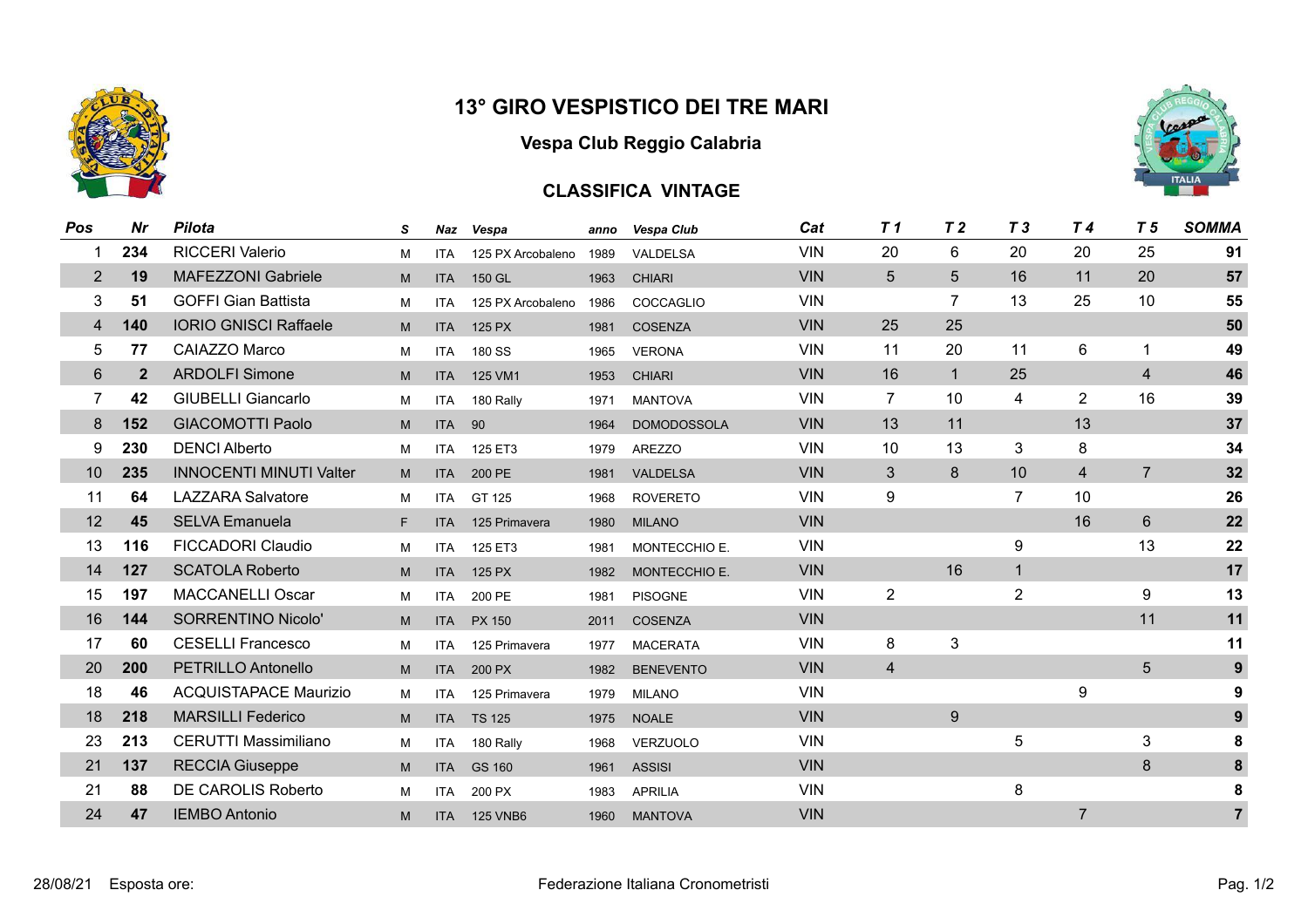



## **CLASSIFICA AUTOMATICHE**



| Pos            | Nr  | <b>Pilota</b>             | S | Naz        | Vespa              | anno | <b>Vespa Club</b>      | Cat        | T <sub>1</sub> | T <sub>2</sub> | T <sub>3</sub> | T 4            | T 5             | <b>SOMMA</b>   |
|----------------|-----|---------------------------|---|------------|--------------------|------|------------------------|------------|----------------|----------------|----------------|----------------|-----------------|----------------|
| 1              | 33  | LAGANA' Paolo             | M | <b>ITA</b> | 300 GTS            | 2019 | <b>MERANO</b>          | <b>AUT</b> | 25             | 20             | 25             | 10             | 9               | 89             |
| $\overline{2}$ | 34  | <b>SEBACHER Thomas</b>    | M | <b>ITA</b> | 300 GTS            | 2008 | <b>MERANO</b>          | <b>AUT</b> | 11             | 25             | 13             | 20             | 16              | 85             |
| 3              | 178 | <b>MENCIASSI Alberto</b>  | M | <b>ITA</b> | GTS 250            | 2005 | <b>PISA</b>            | <b>AUT</b> | 10             | 8              | 16             | 25             | 25              | 84             |
| 4              | 179 | <b>SBRANA Fabio</b>       | M | <b>ITA</b> | GTS 300            | 2018 | <b>PISA</b>            | <b>AUT</b> | 16             | 11             | 10             | 11             | 13              | 61             |
| 5              | 198 | <b>TONINELLI Valter</b>   | М | <b>ITA</b> | 300 Sei Giorni     | 2020 | <b>PISOGNE</b>         | <b>AUT</b> | 20             | 16             | 4              |                | 11              | 51             |
| $\overline{7}$ | 86  | <b>MALAVENDA Antonio</b>  | M | <b>ITA</b> | 300                | 2016 | <b>REGGIO CALABRIA</b> | <b>AUT</b> | $\overline{7}$ |                | 11             | 16             | $\overline{7}$  | 41             |
| 6              | 149 | LORUSSO Rosario Angelo    | M | <b>ITA</b> | 300 GTS            | 2018 | <b>GIOIA DEL COLLE</b> | <b>AUT</b> |                | 10             | 20             | 7              | 4               | 41             |
| 8              | 196 | <b>BENEDETTI Giuseppe</b> | M | <b>ITA</b> | 300 Sei Giorni     | 2020 | <b>PISOGNE</b>         | <b>AUT</b> | 8              | $\overline{7}$ | $\overline{2}$ | 2              | 20              | 39             |
| 9              | 147 | <b>GIANNICO Giacomo</b>   | М | <b>ITA</b> | 300 GTS            | 2018 | <b>GIOIA DEL COLLE</b> | <b>AUT</b> | 9              | 13             | 9              | 6              |                 | 37             |
| 10             | 225 | <b>MUNERATO Tatiana</b>   | M | <b>ITA</b> | 150 Sprint Veloce  | 1969 | <b>TRE LAGHI</b>       | <b>AUT</b> | $6\phantom{.}$ | 9              |                | 8              | 10              | 33             |
| 11             | 91  | RANUCCI Andrea            | М | <b>ITA</b> | Granturismo        | 2016 | <b>SERMONETA</b>       | <b>AUT</b> | 13             |                | 10             | 5              |                 | 28             |
| 12             | 30  | <b>BUGIEL Andreas</b>     | M |            | AUT 300 Sei Giorni | 2019 | <b>MERANO</b>          | <b>AUT</b> | 3              | $\overline{4}$ | $\overline{7}$ | 3              | 2               | 19             |
| 13             | 71  | <b>CARBONI Franco</b>     | М | <b>ITA</b> | GTS 300            | 2017 | <b>ROMA</b>            | <b>AUT</b> |                |                |                | 13             | 5               | 18             |
| 15             | 32  | <b>FRITZ Barzal</b>       | M | <b>ITA</b> | 300 GTS            | 2011 | <b>MERANO</b>          | <b>AUT</b> | $\overline{2}$ | 6              | $6\phantom{1}$ | $\mathbf{1}$   |                 | 15             |
| 14             | 35  | <b>NOTDURFTER Renato</b>  | M | <b>ITA</b> | 300 GTS            | 2019 | <b>MERANO</b>          | <b>AUT</b> | 4              |                | 3              |                | 8               | 15             |
| 16             | 37  | <b>HOLZL Anton</b>        | M | <b>AUT</b> | 300 GTS            | 2013 | <b>MERANO</b>          | <b>AUT</b> |                | 3              |                | $\overline{4}$ | $6\phantom{1}6$ | 13             |
| 17             | 28  | <b>HIRSH Thomas</b>       | м | AUT        | 300 GTS            | 2015 | <b>MERANO</b>          | <b>AUT</b> |                |                | 8              |                | 3               | 11             |
| 18             | 73  | <b>CARBONI Settimio</b>   | M | <b>ITA</b> | <b>GTV 250</b>     | 2016 | <b>ROMA</b>            | <b>AUT</b> | $\mathbf{1}$   |                |                | 9              |                 | 10             |
| 19             | 31  | <b>ZILLI Marcus</b>       | м |            | AUT 300 GTS        | 2013 | <b>MERANO</b>          | <b>AUT</b> | 5              |                | -1             |                |                 | $\overline{7}$ |
| 20             | 38  | <b>OBERRANSMAYR Klaus</b> | M |            | AUT 300 GTS        | 2017 | <b>MERANO</b>          | <b>AUT</b> |                |                | $5\phantom{.}$ |                |                 | 5              |
| 20             | 231 | <b>CORSI Lorenzo</b>      | М | <b>ITA</b> | 200 PE             | 1980 | VALDELSA               | <b>AUT</b> |                | 5              |                |                |                 | 5              |
| 22             | 195 | <b>BATTISTELLA Flavio</b> | M | <b>ITA</b> | 300 GTS            | 2015 | PORDENONE              | <b>AUT</b> |                | $\overline{2}$ |                |                |                 | $\mathbf{2}$   |
| 23             | 66  | DE DROOG Maria            | F | BEL        | Primavera 125      | 2015 | <b>BILZEN</b>          | <b>AUT</b> |                | 1              |                |                |                 | $\mathbf 1$    |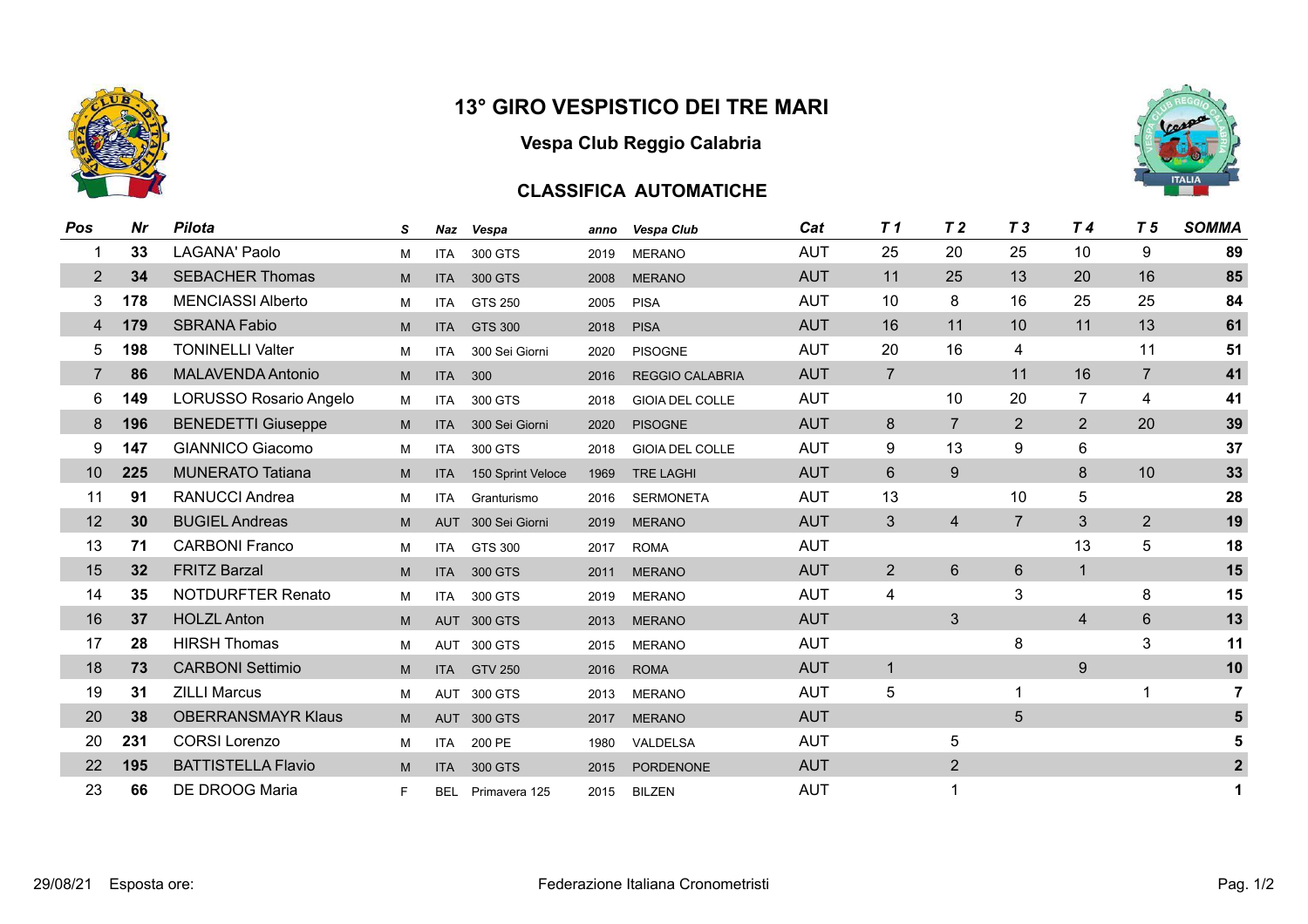

# **Vespa Club Reggio Calabria**



## **CLASSIFICA SQUADRE**

| <b>Nr</b>               | <b>Pilota</b>                  | Naz        | Vespa             | Cat        | T <sub>1</sub> | T <sub>2</sub> | T <sub>3</sub> | T <sub>4</sub> | T <sub>5</sub>          | <b>SOMMA</b>              |
|-------------------------|--------------------------------|------------|-------------------|------------|----------------|----------------|----------------|----------------|-------------------------|---------------------------|
| $\mathbf{1}$            | <b>ROVERETO</b>                |            |                   |            | 18             | 41             | 36             | 35             | 38                      | 168                       |
| 63                      | PILATI Leonardo                | ITA        | PX 150            | <b>EXP</b> | 8              | 25             | 13             | 20             | 25                      | 91                        |
| 65                      | <b>PILATI Matteo</b>           | <b>ITA</b> | <b>VBB 150</b>    | <b>EXP</b> | 4              |                | 20             |                | 13                      | 37                        |
| 62                      | CALZA' Thomas                  | ITA        | VN2 125           | FB         | $\overline{2}$ | 16             | 3              | 10             |                         | 31                        |
| 64                      | <b>LAZZARA Salvatore</b>       | ITA        | GT 125            | <b>VIN</b> | 6              |                |                | 5              |                         | 11                        |
| $\overline{2}$          | <b>MONTECCHIO E.</b>           |            |                   |            | 29             | 18             | 28             | 11             | 42                      | 128                       |
| 125                     | ORLANDINI Roberto              | <b>ITA</b> | 125 VM2           | <b>FB</b>  | 16             | 3              | 10             | 1              | 20                      | 50                        |
| 130                     | <b>CAGNI Gabriele</b>          | ITA        | 125 VN1           | <b>EXP</b> |                |                | 11             | 8              |                         | 19                        |
| 126                     | <b>SCATOLA Flavio</b>          | <b>ITA</b> | 125 TS            | <b>EXP</b> | 13             | 4              |                |                |                         | 17                        |
| 127                     | <b>SCATOLA Roberto</b>         | <b>ITA</b> | 125 PX            | <b>VIN</b> |                | 11             |                |                |                         | 11                        |
| 116                     | FICCADORI Claudio              | <b>ITA</b> | 125 ET3           | <b>VIN</b> |                |                |                |                | $6\phantom{1}$          | $\,6$                     |
| 199                     | <b>GIACOMINI Nicola</b>        | <b>ITA</b> | 125 VM2           | FB         |                |                | $\overline{7}$ | $\overline{2}$ | 16                      | 25                        |
| 191                     | <b>COSTANZO Giuseppe</b>       | <b>ITA</b> | 125 VN2           | <b>FB</b>  |                | 9              |                |                |                         | $\boldsymbol{9}$          |
| 197                     | MACCANELLI Oscar               | <b>ITA</b> | 200 PE            | <b>VIN</b> |                |                |                |                | 1                       | 1                         |
| $\mathbf{3}$            | <b>CHIARI</b>                  |            |                   |            | 11             |                | 38             | 23             | 14                      | 86                        |
| 5                       | <b>NORBIS Maurizio</b>         | <b>ITA</b> | 125 V31           | <b>FB</b>  |                |                | 25             | 16             | 5                       | 46                        |
| $\overline{2}$          | <b>ARDOLFI Simone</b>          | <b>ITA</b> | 125 VM1           | <b>VIN</b> | 11             |                | 9              |                |                         | 20                        |
| 19                      | MAFEZZONI Gabriele             | ITA        | 150 GL            | <b>VIN</b> |                |                | 4              | $\overline{7}$ | 9                       | 20                        |
| $\overline{\mathbf{4}}$ | <b>VALDELSA</b>                |            |                   |            | 20             | $5\phantom{1}$ | 8              | 13             | 11                      | 57                        |
| 234                     | RICCERI Valerio                | <b>ITA</b> | 125 PX Arcobaleno | <b>VIN</b> | 20             |                | 8              | 13             | 11                      | 52                        |
| 235                     | <b>INNOCENTI MINUTI Valter</b> | ITA        | 200 PE            | <b>VIN</b> |                | 5              |                |                |                         | $\overline{5}$            |
| $5\phantom{1}$          | <b>MANTOVA</b>                 |            |                   |            | $\mathbf{1}$   | 9              | 11             | 15             | 17                      | 53                        |
| 42                      | <b>GIUBELLI Giancarlo</b>      | <b>ITA</b> | 180 Rally         | <b>VIN</b> | 1              | $\overline{7}$ |                |                | 8                       | 16                        |
| 43                      | MENEGHELLI Cristian            | <b>ITA</b> | 160 GS            | <b>EXP</b> |                | $\overline{2}$ |                |                | $\overline{7}$          | $\boldsymbol{9}$          |
| 44                      | <b>BARILLARI Ferdinando</b>    | <b>ITA</b> | 125 VM2           | <b>FB</b>  |                |                |                |                | $\overline{2}$          | $\sqrt{2}$                |
| 33                      | LAGANA' Paolo                  | <b>ITA</b> | 300 GTS           | AUT        |                |                | 6              |                |                         | $\,6$                     |
| 45                      | SELVA Emanuela                 | ITA        | 125 Primavera     | <b>VIN</b> |                |                |                | 11             |                         | 11                        |
| 49                      | PAIOLA Ruggiero                |            | ITA 125 VN2       | FB.        |                |                | 5              |                |                         | 5                         |
| 46                      | ACQUISTAPACE Maurizio          |            | ITA 125 Primavera | <b>VIN</b> |                |                |                | 4              |                         | $\overline{4}$            |
|                         | <b>COSENZA</b>                 |            |                   |            | 25             | 20             |                |                | $\overline{\mathbf{4}}$ | 49                        |
| 140                     | IORIO GNISCI Raffaele          | ITA        | 125 PX            | <b>VIN</b> | 25             | 20             |                |                |                         | 45                        |
| 144                     | SORRENTINO Nicolo'             | ITA        | PX 150            | <b>VIN</b> |                |                |                |                | 4                       | $\overline{4}$            |
|                         | <b>AREZZO</b>                  |            |                   |            | $\overline{7}$ | 10             |                | $6\phantom{1}$ |                         | 23                        |
| 230                     | <b>DENCI Alberto</b>           | ITA.       | 125 ET3           | <b>VIN</b> | 7              | 10             |                |                |                         | 17                        |
| 17                      | <b>BETTINI Marco</b>           | ITA        | 125 VN1           | FB         |                |                |                | 6              |                         | $6\phantom{1}6$           |
|                         | <b>VERONA</b>                  |            |                   |            | 9              | 13             | $\mathbf{1}$   |                |                         | 23                        |
| 77                      | CAIAZZO Marco                  |            | ITA 180 SS        | <b>VIN</b> | 9              | 13             | 1              |                |                         | 23                        |
|                         | <b>MACERATA</b>                |            |                   |            | 8              |                | 16             |                |                         | 24                        |
| 59                      | LOMBARDELLI Riccardo           | ITA        | 150 Super         | <b>EXP</b> | 5              |                | 16             |                |                         | 21                        |
| 60                      | <b>CESELLI Francesco</b>       | ITA        | 125 Primavera     | VIN        | 3              |                |                |                |                         | $\ensuremath{\mathsf{3}}$ |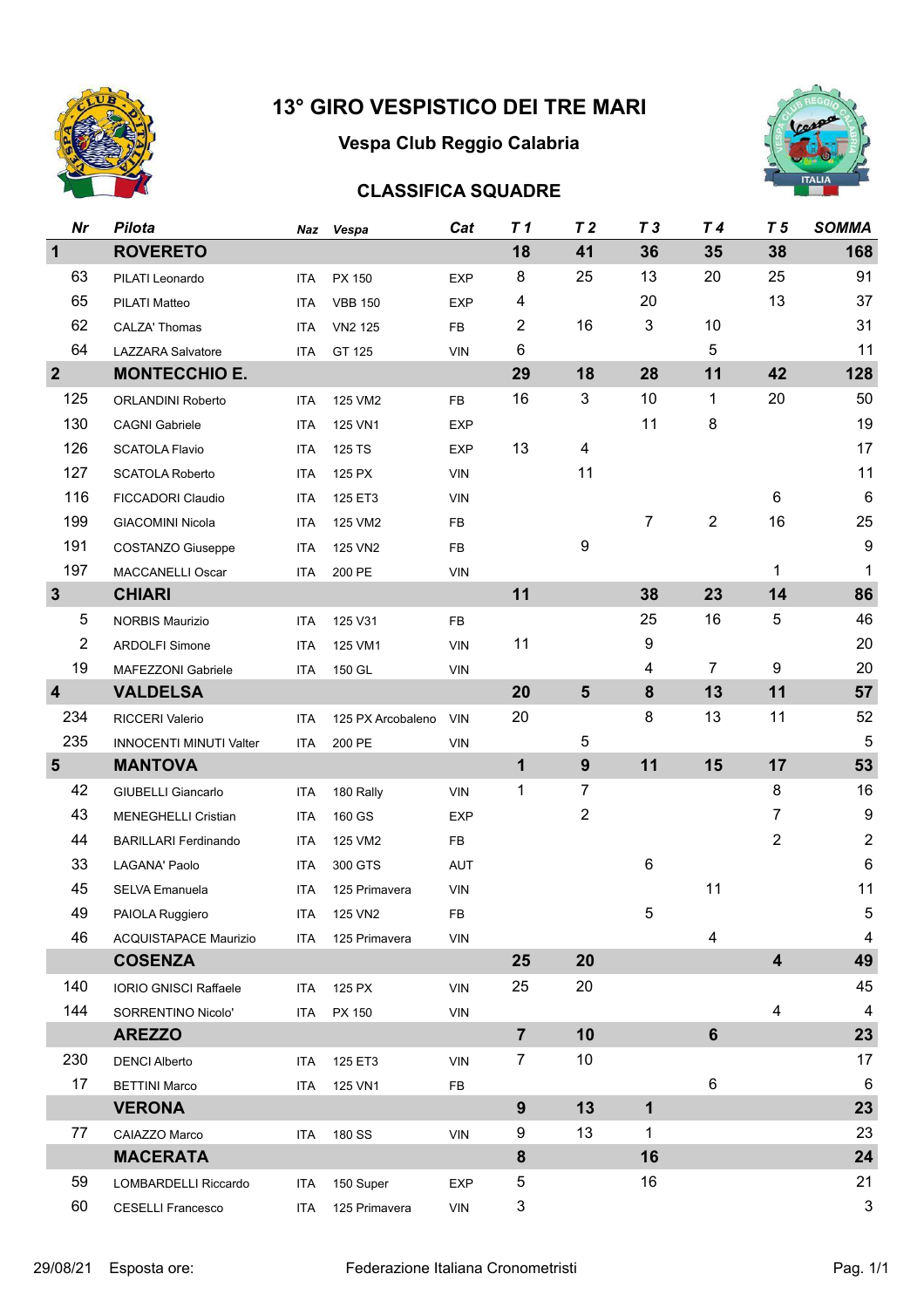

#### **Vespa Club Reggio Calabria**

### **CLASSIFICA STRANIERI**



| Pos            | Nr | <b>Pilota</b>                 | S  | Naz        | Vespa              | anno | Vespa Club           | Cat        | T 1            | T <sub>2</sub> | T <sub>3</sub> | T <sub>4</sub> | T <sub>5</sub> | <b>SOMMA</b> |
|----------------|----|-------------------------------|----|------------|--------------------|------|----------------------|------------|----------------|----------------|----------------|----------------|----------------|--------------|
|                | 18 | <b>DEGERING David</b>         | М  | <b>LUX</b> | 125 V31            | 1951 | ROUDE LEIWN LETZBURG | FB         | 16             | 25             | 11             | 25             | 25             | 102          |
| $\overline{2}$ | 52 | <b>WINTER Arndt</b>           | M  |            | <b>GER 150 GS</b>  | 1957 | <b>ESSEN</b>         | <b>VIN</b> | 25             | 20             | 7              | 5              | 20             | 77           |
| 3              | 30 | <b>BUGIEL Andreas</b>         | М  | <b>AUT</b> | 300 Sei Giorni     | 2019 | <b>MERANO</b>        | <b>AUT</b> | 10             | 16             | 20             | 16             | 10             | 72           |
| $\overline{4}$ | 28 | <b>HIRSH Thomas</b>           | M  | <b>AUT</b> | 300 GTS            | 2015 | <b>MERANO</b>        | <b>AUT</b> | 8              | $\overline{7}$ | 25             | 11             | 11             | 62           |
| 5              | 37 | <b>HOLZL Anton</b>            | М  | <b>AUT</b> | 300 GTS            | 2013 | <b>MERANO</b>        | <b>AUT</b> |                | 10             | 8              | 20             | 16             | 54           |
| 6              | 54 | <b>KOPP Marcus</b>            | M  |            | <b>GER 150 GS</b>  | 1958 | <b>LORRACH</b>       | <b>VIN</b> | 13             | 9              | $\overline{7}$ | 6              | 13             | 48           |
|                | 31 | <b>ZILLI Marcus</b>           | М  | <b>AUT</b> | 300 GTS            | 2013 | <b>MERANO</b>        | <b>AUT</b> | 11             | 6              | 13             | 7              | 9              | 46           |
| 8              | 66 | DE DROOG Maria                | F. | <b>BEL</b> | Primavera 125      | 2015 | <b>BILZEN</b>        | <b>AUT</b> | $\overline{7}$ | 8              | $\overline{7}$ | 13             | 8              | 43           |
| 9              |    | <b>BERGANS Bart</b>           | М  | <b>BEL</b> | VM2 125            | 1954 | <b>ANTWERPEN</b>     | FB         | 20             | 13             | 7              |                |                | 40           |
| 10             | 29 | <b>SCHAUBENSTEINER Johana</b> | F. |            | AUT 300 GTS        | 2015 | <b>MERANO</b>        | <b>AUT</b> | $6\phantom{1}$ | $5\phantom{.}$ | 10             | 9              | 6              | 36           |
| 11             | 10 | <b>GESSLER Andreas</b>        | М  |            | GER Faro Basso     | 1954 | <b>CHIARI</b>        | <b>FB</b>  | 9              |                | $\overline{7}$ | 10             | 4              | 30           |
| 12             | 38 | <b>OBERRANSMAYR Klaus</b>     | M  |            | AUT 300 GTS        | 2017 | <b>MERANO</b>        | <b>AUT</b> | $\overline{4}$ | 3              | 16             | $\overline{2}$ | $\overline{4}$ | 29           |
| 13             | 27 | <b>JUNG Friedrich</b>         | м  | <b>AUT</b> | 300 GTS            | 2019 | <b>MERANO</b>        | <b>AUT</b> | $\overline{2}$ |                | 9              | 8              | 5              | 24           |
| 14             | 69 | <b>CASTELEIJIN Luc</b>        | M  | <b>BEL</b> | GTS 300 SS         | 2013 | <b>BILZEN</b>        | <b>AUT</b> | 3              |                | $\overline{7}$ | 4              | $\overline{7}$ | 22           |
| 15             | 68 | <b>BERND Conings</b>          | М  |            | <b>BEL PX 200</b>  | 1986 | <b>BILZEN</b>        | <b>VIN</b> | 5              | $\overline{2}$ | $\overline{7}$ | 3              | 4              | 21           |
| 16             | 67 | <b>VADERSTUYFT William</b>    | M  | <b>BEL</b> | <b>GTV 300</b>     | 2011 | <b>BILZEN</b>        | <b>AUT</b> | $\blacksquare$ | $\overline{4}$ | $\overline{7}$ | 3              | $\overline{4}$ | 19           |
| 17             | 4  | <b>MARIEN Ludo</b>            | М  |            | <b>BEL VM2 125</b> | 1954 | <b>ANTWERPEN</b>     | <b>FB</b>  |                | 11             | $\overline{7}$ |                |                | 18           |

Il Direttore di Gara di Gara Direttore di Gara Direttore Servizio Cronometraggio Rosaci Andrea Treta Thomas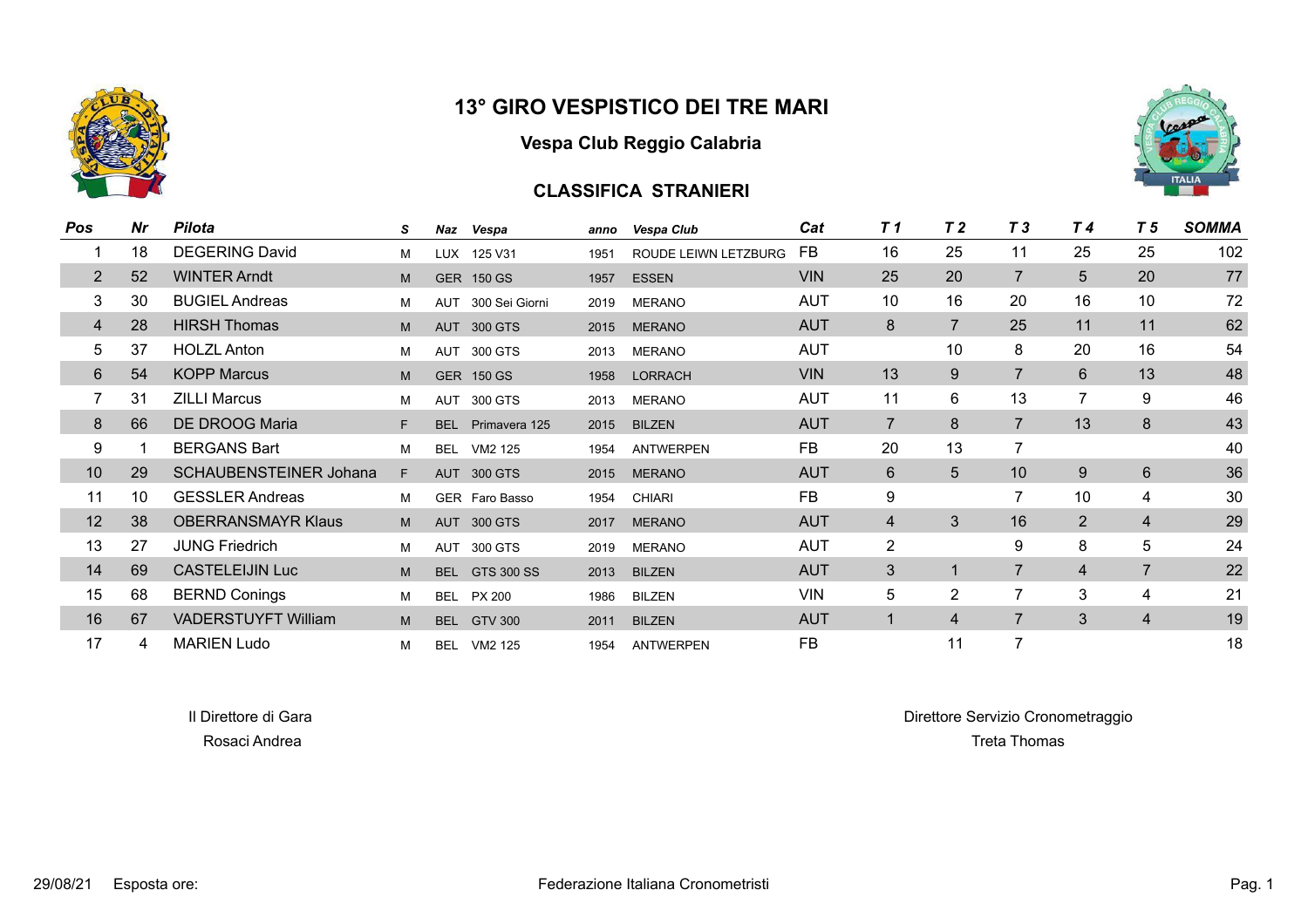

## **Vespa Club Reggio Calabria Memorial Lillo Cavallo**



| Pos.          | No. Pilota                   | Naz        | Sesso Vespa       | Anno | Scuderia           | Div/Grp    | Rgp/Cls    | Tot. Penalità Distacco |                |
|---------------|------------------------------|------------|-------------------|------|--------------------|------------|------------|------------------------|----------------|
| $\mathcal{I}$ | 140 IORIO GNISCI Raffaele    | ITA        | 125 PX            | 1981 | COSENZA            | VIN        |            | 13                     |                |
|               | 2 234 RICCERI Valerio        | <b>ITA</b> | 125 PX Arcobaleno | 1989 | VALDELSA           | VIN        |            | 14                     | $\mathbf{1}$   |
|               | 3 125 ORLANDINI Roberto      | <b>ITA</b> | 125 VM2           | 1954 | MONTECCHIO E.      | FB         |            | 17                     | $\overline{4}$ |
|               | 4 126 SCATOLA Flavio         | <b>ITA</b> | 125 TS            | 1976 | MONTECCHIO E.      |            | <b>EXP</b> | 19                     | 6              |
| 5             | 2 ARDOLFI Simone             | <b>ITA</b> | 125 VM1           | 1953 | <b>CHIARI</b>      | VIN        |            | 21                     | 8              |
|               | 6 152 GIACOMOTTI Paolo       | <b>ITA</b> | 90                | 1964 | <b>DOMODOSSOLA</b> | VIN        |            | 21                     | 8              |
|               | 7 77 CAIAZZO Marco           | <b>ITA</b> | 180 SS            | 1965 | <b>VERONA</b>      | VIN        |            | 23                     | 10             |
| 8             | 63 PILATI Leonardo           | <b>ITA</b> | PX 150            | 1986 | <b>ROVERETO</b>    |            | <b>EXP</b> | 23                     | 10             |
|               | 9 230 DENCI Alberto          | <b>ITA</b> | 125 ET3           | 1979 | <b>AREZZO</b>      | VIN        |            | 24                     | 11             |
| 10            | 64 LAZZARA Salvatore         | <b>ITA</b> | GT 125            | 1968 | <b>ROVERETO</b>    | VIN        |            | 25                     | 12             |
| 11            | 59 LOMBARDELLI Riccardo      | <b>ITA</b> | 150 Super         | 1965 | <b>MACERATA</b>    |            | <b>EXP</b> | 25                     | 12             |
| 12            | 65 PILATI Matteo             | <b>ITA</b> | <b>VBB 150</b>    | 1962 | <b>ROVERETO</b>    |            | <b>EXP</b> | 26                     | 13             |
| 13            | 60 CESELLI Francesco         | <b>ITA</b> | 125 Primavera     | 1977 | <b>MACERATA</b>    | VIN        |            | 27                     | 14             |
| 14            | 62 CALZA' Thomas             | <b>ITA</b> | <b>VN2 125</b>    | 1956 | <b>ROVERETO</b>    | FB         |            | 28                     | 15             |
| 15            | 42 GIUBELLI Giancarlo        | <b>ITA</b> | 180 Rally         | 1971 | <b>MANTOVA</b>     | <b>VIN</b> |            | 29                     | 16             |
| 16            | 50 PALINI Davide             | <b>ITA</b> | 125 VM1           | 1953 | COCCAGLIO          | FB         |            | 30                     | 17             |
|               | 17 173 DI MARCO Paolo        | <b>ITA</b> | PX 150            | 2003 | <b>PISA</b>        | VIN        |            | 30                     | 17             |
| 18            | <b>19 MAFEZZONI Gabriele</b> | <b>ITA</b> | 150 GL            | 1963 | <b>CHIARI</b>      | VIN        |            | 33                     | 20             |
| 19            | 79 LAMBERTI Umberto          | <b>ITA</b> | VN2 125           | 1956 | <b>VERONA</b>      | FB         |            | 34                     | 21             |
| 20            | 44 BARILLARI Ferdinando      | <b>ITA</b> | 125 VM2           | 1954 | <b>MANTOVA</b>     | FB         |            | 35                     | 22             |
|               | 21 199 GIACOMINI Nicola      | <b>ITA</b> | 125 VM2           | 1954 | <b>PISOGNE</b>     | FB         |            | 36                     | 23             |
| 22            | 43 MENEGHELLI Cristian       | <b>ITA</b> | 160 GS            | 1962 | <b>MANTOVA</b>     |            | <b>EXP</b> | 36                     | 23             |

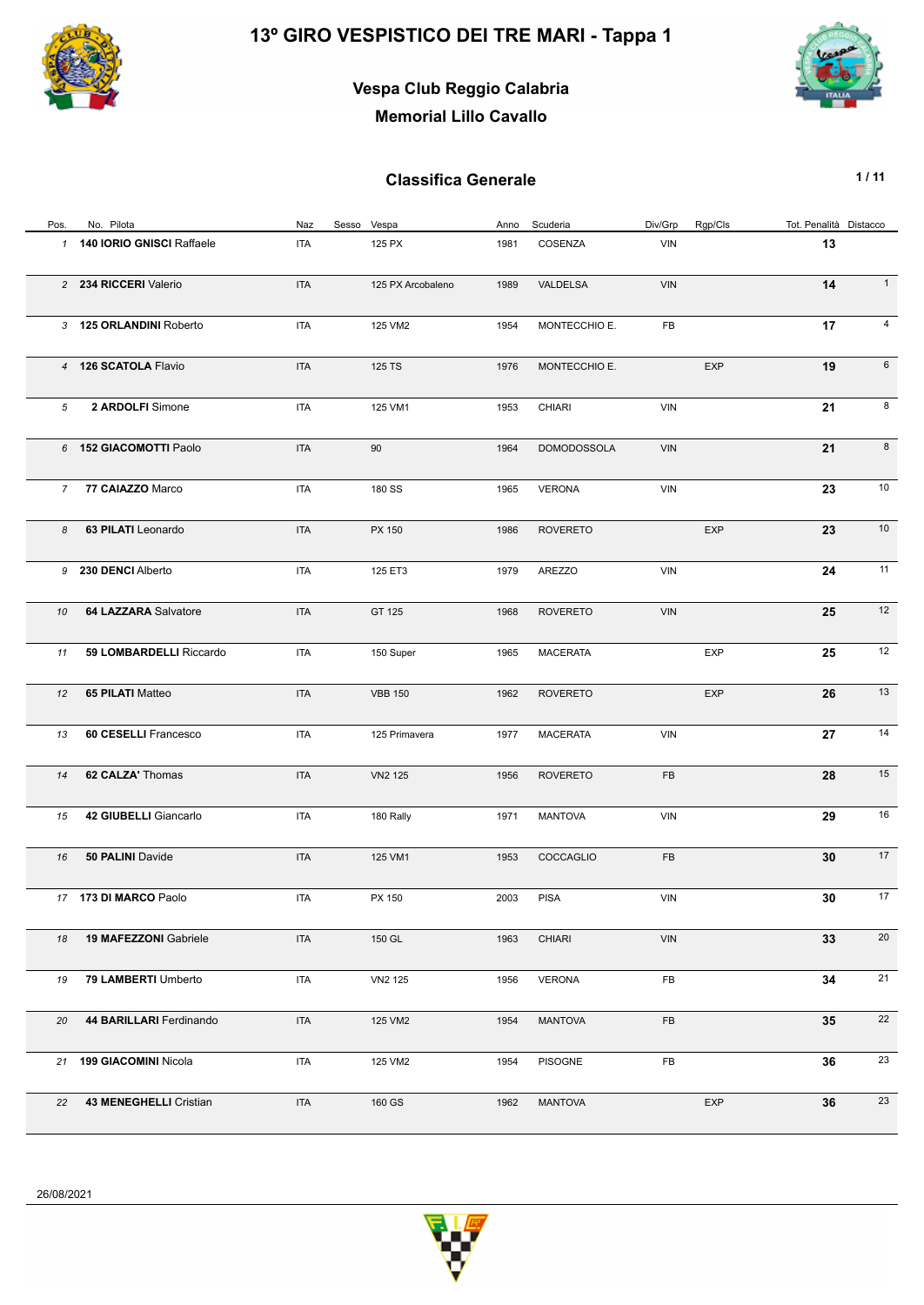

# **Vespa Club Reggio Calabria Memorial Giovanni Musico'**



| Pos.           | No. Pilota                      | Naz        | Sesso Vespa       | Anno | Scuderia           | Div/Grp    | Rgp/Cls    | Tot. Penalità Distacco |                 |
|----------------|---------------------------------|------------|-------------------|------|--------------------|------------|------------|------------------------|-----------------|
| $\mathcal I$   | 63 PILATI Leonardo              | <b>ITA</b> | PX 150            | 1986 | <b>ROVERETO</b>    |            | <b>EXP</b> | 6                      |                 |
|                | 2 140 IORIO GNISCI Raffaele     | <b>ITA</b> | 125 PX            | 1981 | COSENZA            | <b>VIN</b> |            | 10                     | $\overline{4}$  |
| 3              | 62 CALZA' Thomas                | <b>ITA</b> | VN2 125           | 1956 | <b>ROVERETO</b>    | FB         |            | 11                     | 5               |
| $\overline{4}$ | 77 CAIAZZO Marco                | <b>ITA</b> | 180 SS            | 1965 | <b>VERONA</b>      | <b>VIN</b> |            | 13                     | $\overline{7}$  |
|                | 5 127 SCATOLA Roberto           | <b>ITA</b> | 125 PX            | 1982 | MONTECCHIO E.      | <b>VIN</b> |            | 13                     | $7\overline{ }$ |
|                | 6 230 DENCI Alberto             | <b>ITA</b> | 125 ET3           | 1979 | <b>AREZZO</b>      | VIN        |            | 14                     | 8               |
|                | 7 152 GIACOMOTTI Paolo          | <b>ITA</b> | 90                | 1964 | <b>DOMODOSSOLA</b> | <b>VIN</b> |            | 16                     | 10              |
|                | 8 191 COSTANZO Giuseppe         | <b>ITA</b> | 125 VN2           | 1957 | <b>PISOGNE</b>     | FB         |            | 16                     | 10              |
| 9              | 42 GIUBELLI Giancarlo           | <b>ITA</b> | 180 Rally         | 1971 | <b>MANTOVA</b>     | <b>VIN</b> |            | 17                     | 11              |
|                | 10 218 MARSILLI Federico        | <b>ITA</b> | <b>TS 125</b>     | 1975 | <b>NOALE</b>       | <b>VIN</b> |            | 18                     | 12              |
|                | 11 235 INNOCENTI MINUTI Valter  | <b>ITA</b> | 200 PE            | 1981 | VALDELSA           | <b>VIN</b> |            | 18                     | 12              |
|                | 12 126 SCATOLA Flavio           | <b>ITA</b> | 125 TS            | 1976 | MONTECCHIO E.      |            | EXP        | 19                     | 13              |
|                | 13 125 ORLANDINI Roberto        | <b>ITA</b> | 125 VM2           | 1954 | MONTECCHIO E.      | FB         |            | 21                     | 15              |
| 14             | 43 MENEGHELLI Cristian          | <b>ITA</b> | 160 GS            | 1962 | <b>MANTOVA</b>     |            | <b>EXP</b> | 22                     | 16              |
| 15             | 51 GOFFI Gian Battista          | <b>ITA</b> | 125 PX Arcobaleno | 1986 | COCCAGLIO          | <b>VIN</b> |            | 23                     | 17              |
|                | 16 199 GIACOMINI Nicola         | <b>ITA</b> | 125 VM2           | 1954 | <b>PISOGNE</b>     | FB         |            | 24                     | 18              |
|                | 17 234 RICCERI Valerio          | <b>ITA</b> | 125 PX Arcobaleno | 1989 | VALDELSA           | <b>VIN</b> |            | 28                     | 22              |
| 18             | <b>19 MAFEZZONI Gabriele</b>    | <b>ITA</b> | 150 GL            | 1963 | <b>CHIARI</b>      | VIN        |            | 30                     | 24              |
| 19             | 34 SEBACHER Thomas              | <b>ITA</b> | 300 GTS           | 2008 | <b>MERANO</b>      | AUT        |            | 32                     | 26              |
| 20             | 102 NUOVO Francesco             | <b>ITA</b> | PX 200            | 1981 | CRISPIANO          | VIN        |            | 33                     | 27              |
| 21             | 60 CESELLI Francesco            | <b>ITA</b> | 125 Primavera     | 1977 | <b>MACERATA</b>    | VIN        |            | 35                     | 29              |
|                | 22 104 CICCORELLI Paolo Alberto | <b>ITA</b> | 125 VNB3          | 1962 | <b>FOGGIA</b>      | VIN        |            | 35                     | 29              |

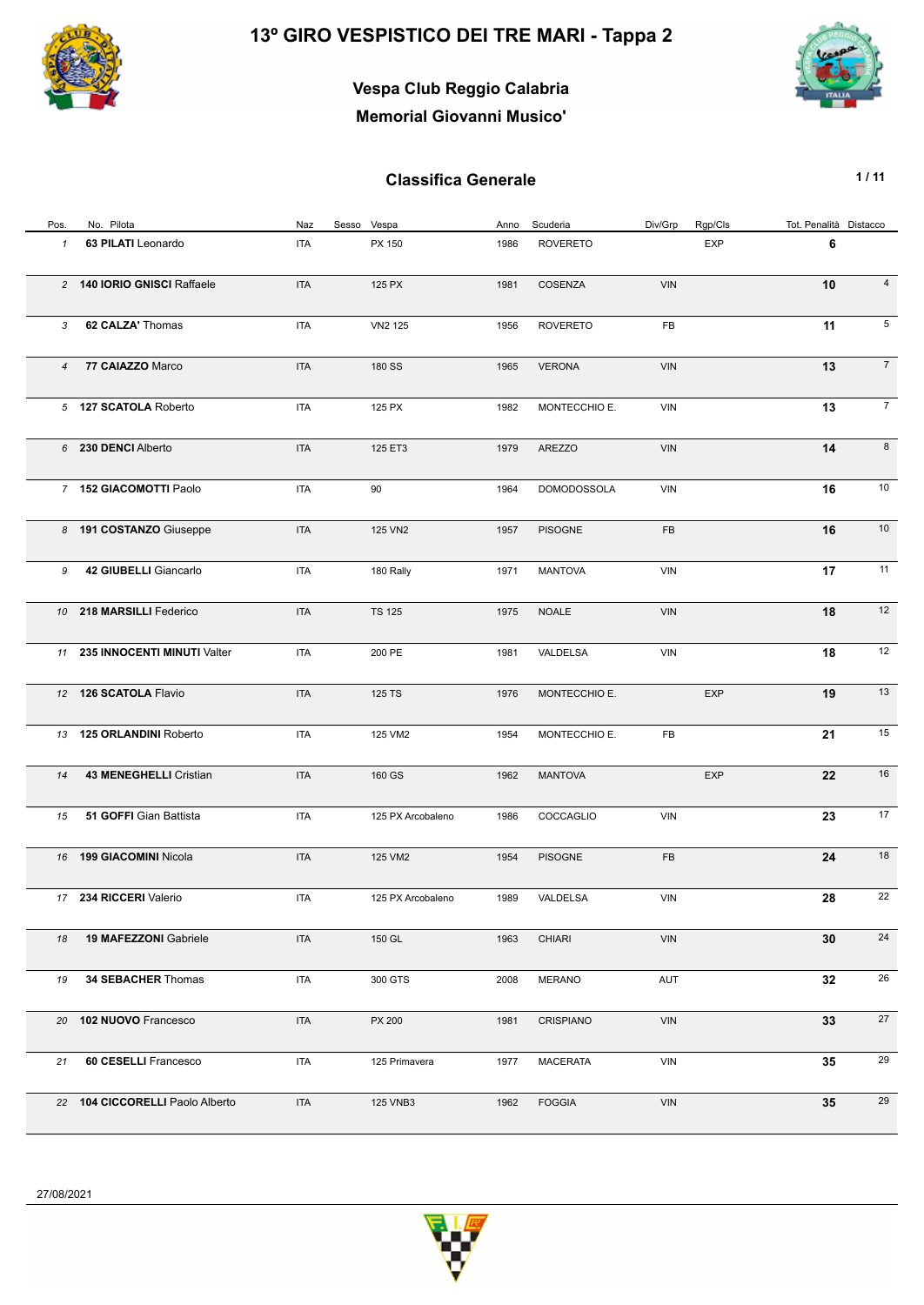

## **Vespa Club Reggio Calabria Memorial Cillo Foti**



| Pos.           | No. Pilota                     | Naz        | Sesso Vespa       | Anno | Scuderia             | Div/Grp    | Rgp/Cls    | Tot. Penalità Distacco |                |
|----------------|--------------------------------|------------|-------------------|------|----------------------|------------|------------|------------------------|----------------|
| $\mathbf{1}$   | <b>5 NORBIS Maurizio</b>       | <b>ITA</b> | 125 V31           | 1951 | CHIARI               | FB         |            | 8                      |                |
| $\overline{c}$ | 65 PILATI Matteo               | <b>ITA</b> | <b>VBB 150</b>    | 1962 | <b>ROVERETO</b>      |            | EXP        | 12                     | $\overline{4}$ |
| 3              | 59 LOMBARDELLI Riccardo        | <b>ITA</b> | 150 Super         | 1965 | <b>MACERATA</b>      |            | <b>EXP</b> | 12                     | 4              |
| 4              | 63 PILATI Leonardo             | <b>ITA</b> | PX 150            | 1986 | <b>ROVERETO</b>      |            | <b>EXP</b> | 14                     | 6              |
|                | 5 130 CAGNI Gabriele           | <b>ITA</b> | 125 VN1           | 1955 | MONTECCHIO E.        |            | <b>EXP</b> | 16                     | 8              |
|                | 6 125 ORLANDINI Roberto        | <b>ITA</b> | 125 VM2           | 1954 | MONTECCHIO E.        | FB         |            | 16                     | 8              |
| $\overline{7}$ | 2 ARDOLFI Simone               | <b>ITA</b> | 125 VM1           | 1953 | <b>CHIARI</b>        | VIN        |            | 17                     | 9              |
|                | 8 234 RICCERI Valerio          | <b>ITA</b> | 125 PX Arcobaleno | 1989 | VALDELSA             | VIN        |            | 18                     | 10             |
|                | 9 199 GIACOMINI Nicola         | <b>ITA</b> | 125 VM2           | 1954 | <b>PISOGNE</b>       | FB         |            | 19                     | 11             |
| 10             | 33 LAGANA' Paolo               | <b>ITA</b> | 300 GTS           | 2019 | <b>MERANO</b>        | AUT        |            | 23                     | 15             |
| 11             | 49 PAIOLA Ruggiero             | <b>ITA</b> | 125 VN2           | 1956 | <b>MILANO</b>        | FB         |            | 24                     | 16             |
| 12             | 19 MAFEZZONI Gabriele          | <b>ITA</b> | 150 GL            | 1963 | <b>CHIARI</b>        | VIN        |            | 26                     | 18             |
| 13             | 62 CALZA' Thomas               | <b>ITA</b> | VN2 125           | 1956 | <b>ROVERETO</b>      | FB         |            | 26                     | 18             |
| 14             | 51 GOFFI Gian Battista         | <b>ITA</b> | 125 PX Arcobaleno | 1986 | COCCAGLIO            | VIN        |            | 31                     | 23             |
| 15             | 77 CAIAZZO Marco               | <b>ITA</b> | 180 SS            | 1965 | <b>VERONA</b>        | <b>VIN</b> |            | 33                     | 25             |
|                | 16 116 FICCADORI Claudio       | <b>ITA</b> | 125 ET3           | 1981 | MONTECCHIO E.        | VIN        |            | 36                     | 28             |
|                | 17 235 INNOCENTI MINUTI Valter | <b>ITA</b> | 200 PE            | 1981 | VALDELSA             | VIN        |            | 36                     | 28             |
| 18             | 88 DE CAROLIS Roberto          | <b>ITA</b> | 200 PX            | 1983 | <b>APRILIA</b>       | VIN        |            | 40                     | 32             |
| 19             | 50 PALINI Davide               | ITA        | 125 VM1           | 1953 | COCCAGLIO            | FB         |            | 42                     | 34             |
| 20             | 64 LAZZARA Salvatore           | <b>ITA</b> | GT 125            | 1968 | <b>ROVERETO</b>      | VIN        |            | 43                     | 35             |
| 21             | 142 FLACCOMIO Giovanni         | ITA        | 200 PX            | 1983 | COSENZA              | <b>VIN</b> |            | 44                     | 36             |
| 22             | 96 SANTALUCIA Giuseppe         | ITA        | Faro Basso VN1    | 1955 | <b>ROCCAPIEMONTE</b> | FB         |            | 46                     | 38             |

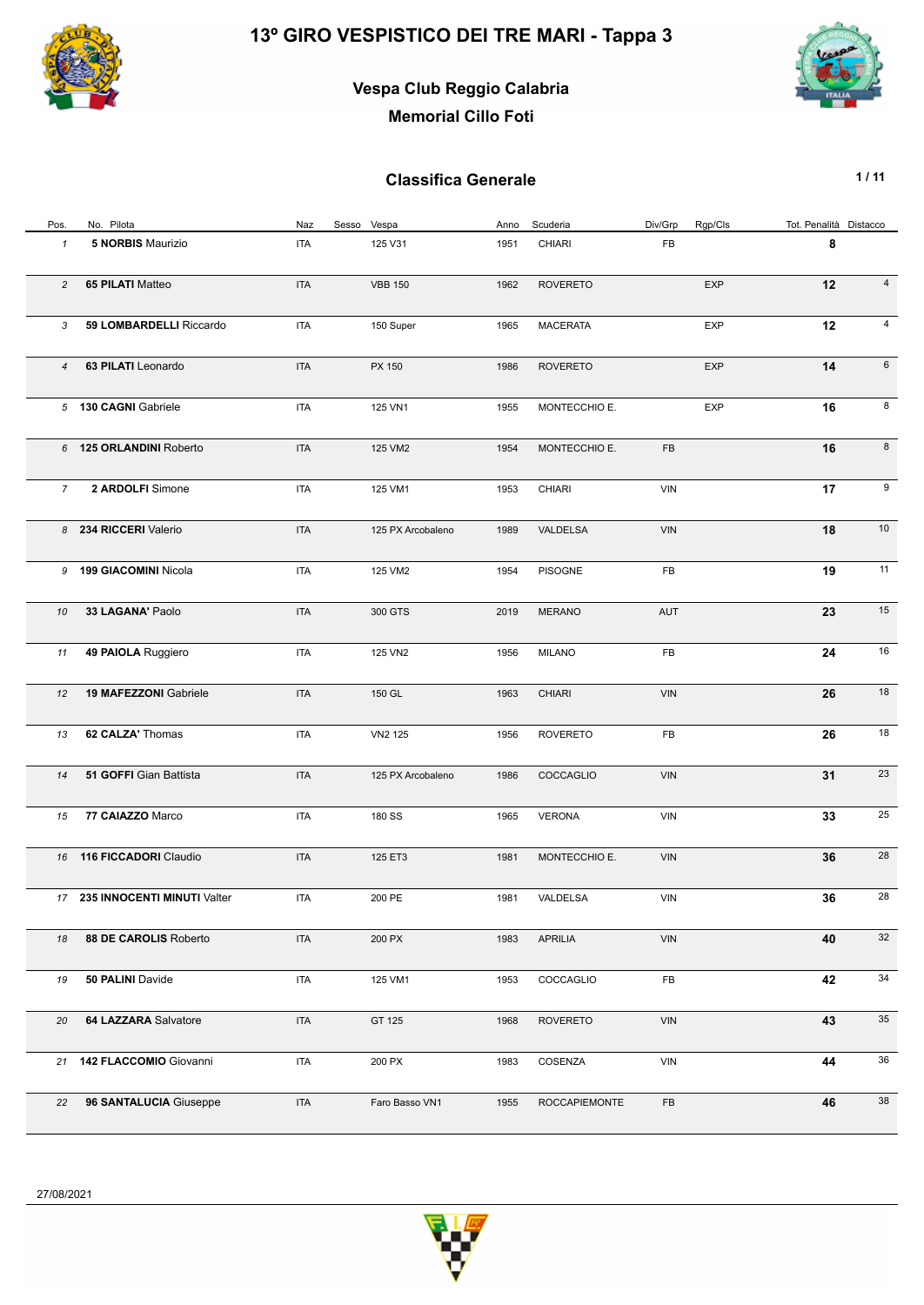

## **Vespa Club Reggio Calabria Memorial Romualdo Mocelli**

| Pos.           | No. Pilota                      | Naz        | Sesso Vespa |                   | Anno | Scuderia           | Div/Grp    | Rgp/Cls    | Tot. Penalità Distacco |                |
|----------------|---------------------------------|------------|-------------|-------------------|------|--------------------|------------|------------|------------------------|----------------|
| 1              | 51 GOFFI Gian Battista          | <b>ITA</b> |             | 125 PX Arcobaleno | 1986 | COCCAGLIO          | VIN        |            | 6                      |                |
| $\overline{c}$ | 63 PILATI Leonardo              | <b>ITA</b> |             | PX 150            | 1986 | <b>ROVERETO</b>    |            | <b>EXP</b> | 8                      | $\overline{2}$ |
| 3              | 5 NORBIS Maurizio               | <b>ITA</b> |             | 125 V31           | 1951 | CHIARI             | FB         |            | 9                      | 3              |
|                | 4 234 RICCERI Valerio           | <b>ITA</b> |             | 125 PX Arcobaleno | 1989 | VALDELSA           | VIN        |            | 10                     | $\overline{4}$ |
| 5              | 45 SELVA Emanuela               | <b>ITA</b> | F.          | 125 Primavera     | 1980 | <b>MILANO</b>      | VIN        |            | 13                     | $\overline{7}$ |
| 6              | 62 CALZA' Thomas                | <b>ITA</b> |             | <b>VN2 125</b>    | 1956 | <b>ROVERETO</b>    | FB         |            | 16                     | 10             |
|                | 7 152 GIACOMOTTI Paolo          | <b>ITA</b> |             | 90                | 1964 | <b>DOMODOSSOLA</b> | <b>VIN</b> |            | 17                     | 11             |
| 8              | 17 BETTINI Marco                | <b>ITA</b> |             | 125 VN1           | 1955 | <b>CESENA</b>      | FB         |            | 18                     | 12             |
| 9              | <b>19 MAFEZZONI Gabriele</b>    | <b>ITA</b> |             | 150 GL            | 1963 | <b>CHIARI</b>      | <b>VIN</b> |            | 18                     | 12             |
|                | 10 130 CAGNI Gabriele           | <b>ITA</b> |             | 125 VN1           | 1955 | MONTECCHIO E.      |            | <b>EXP</b> | 18                     | 12             |
| 11             | 64 LAZZARA Salvatore            | <b>ITA</b> |             | GT 125            | 1968 | <b>ROVERETO</b>    | VIN        |            | 19                     | 13             |
| 12             | <b>46 ACQUISTAPACE Maurizio</b> | <b>ITA</b> |             | 125 Primavera     | 1979 | <b>MILANO</b>      | <b>VIN</b> |            | 21                     | 15             |
| 13             | 50 PALINI Davide                | <b>ITA</b> |             | 125 VM1           | 1953 | COCCAGLIO          | FB         |            | 22                     | 16             |
|                | 14 199 GIACOMINI Nicola         | <b>ITA</b> |             | 125 VM2           | 1954 | <b>PISOGNE</b>     |            | <b>EXP</b> | 23                     | 17             |
|                | 15 125 ORLANDINI Roberto        | <b>ITA</b> |             | 125 VM2           | 1954 | MONTECCHIO E.      |            | <b>EXP</b> | 24                     | 18             |
| 16             | 47 IEMBO Antonio                | <b>ITA</b> |             | <b>125 VNB6</b>   | 1960 | <b>MANTOVA</b>     | VIN        |            | 25                     | 19             |
|                | 17 230 DENCI Alberto            | <b>ITA</b> |             | 125 ET3           | 1979 | <b>AREZZO</b>      | VIN        |            | 25                     | 19             |
| 18             | 77 CAIAZZO Marco                | <b>ITA</b> |             | 180 SS            | 1965 | <b>VERONA</b>      | VIN        |            | 25                     | 19             |
| 19             | 6 MORETTI Roberto               | <b>ITA</b> |             | 125 FB            | 1957 | <b>CHIARI</b>      | FB         |            | 26                     | 20             |
| 20             | <b>75 MURONI Francesco</b>      | <b>ITA</b> |             | PX 150            | 1981 | <b>ROMA</b>        | VIN        |            | 29                     | 23             |
|                | 21 111 GUERRA Michele           | ITA        |             | 50 SS             | 1976 | MORCIANO DI ROMAC  | <b>VIN</b> |            | 29                     | 23             |
|                | 22 235 INNOCENTI MINUTI Valter  | <b>ITA</b> |             | 200 PE            | 1981 | VALDELSA           | VIN        |            | 29                     | 23             |